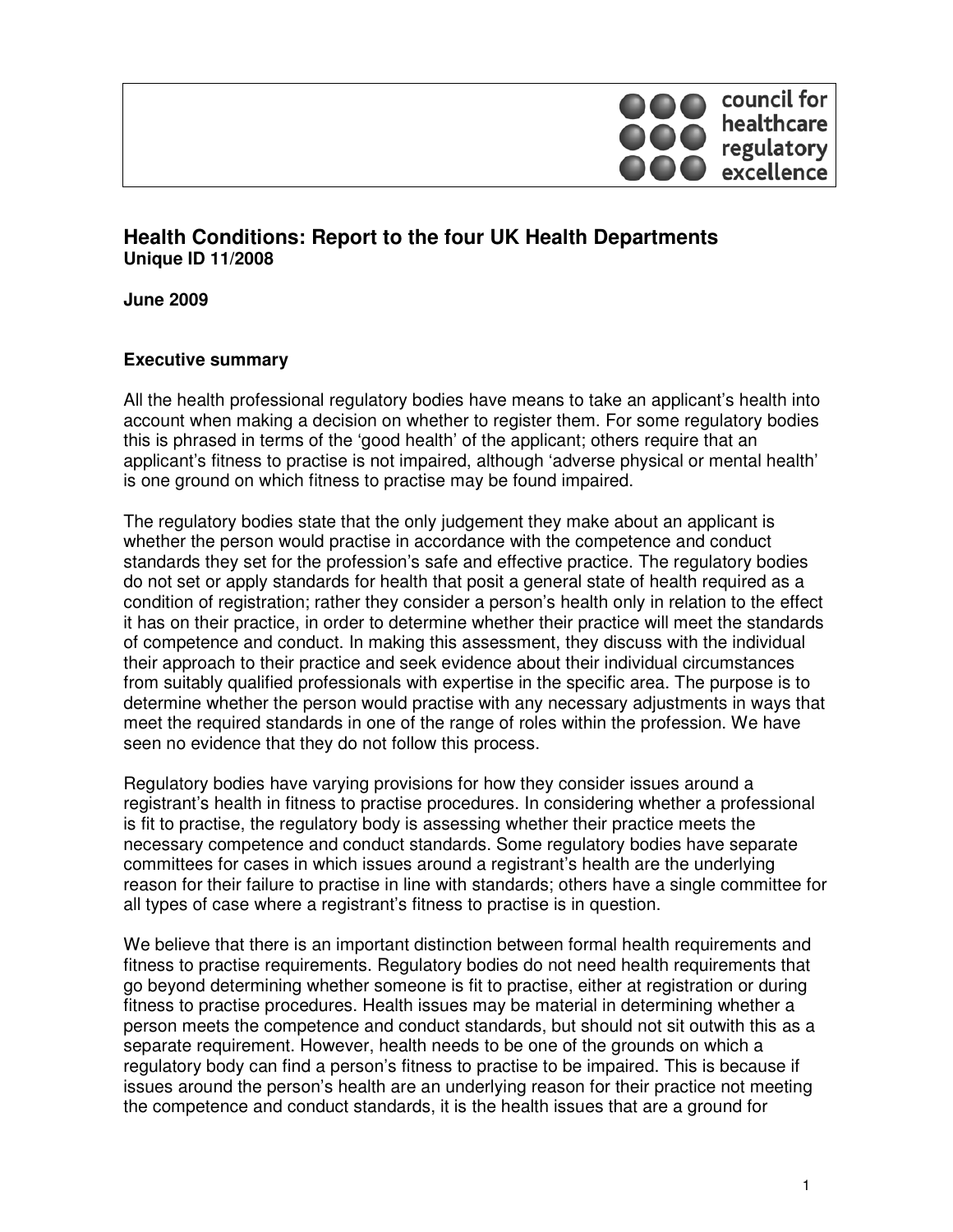establishing this and then finding fitness to practise to be impaired – failure to meet standards does not itself ground a finding.

We recommend that the language regarding the health of registrants is significantly modified. For both registration and fitness to practise procedures the concern of the regulatory body is whether the person is fit to practise – whether their practice meets the necessary competence and conduct standards. However, in some cases the particular circumstances of an individual's health and their approach to their practice may be of material relevance to the question of whether their practice meets these standards, and regulatory bodies need the ability to access and consider such information. We believe that there should be single requirement of fitness to practise for registration and that consideration be given to reordering regulatory bodies' fitness to practise procedures so that there is a single committee with responsibility for all fitness to practise hearings. The purpose of these changes would be to make clear that health is not considered in isolation, but only insofar as it relates whether a person's practice meets the necessary competence and conduct standards.

Engagement between regulatory bodies and registrants and prospective registrants is important to reassure them that disclosing information to regulatory bodies does not put their career at risk; rather their registration is only at risk if their practice is not in line with the profession's standards of competence and conduct. There is also clear evidence that interpretations of regulatory bodies' requirements by other parties has led to disabled people being discriminated against. There is a clear role for further guidance to these parties to help prevent this discrimination taking place and to ensure that disabled people are not impeded or discouraged from participation in the health professions.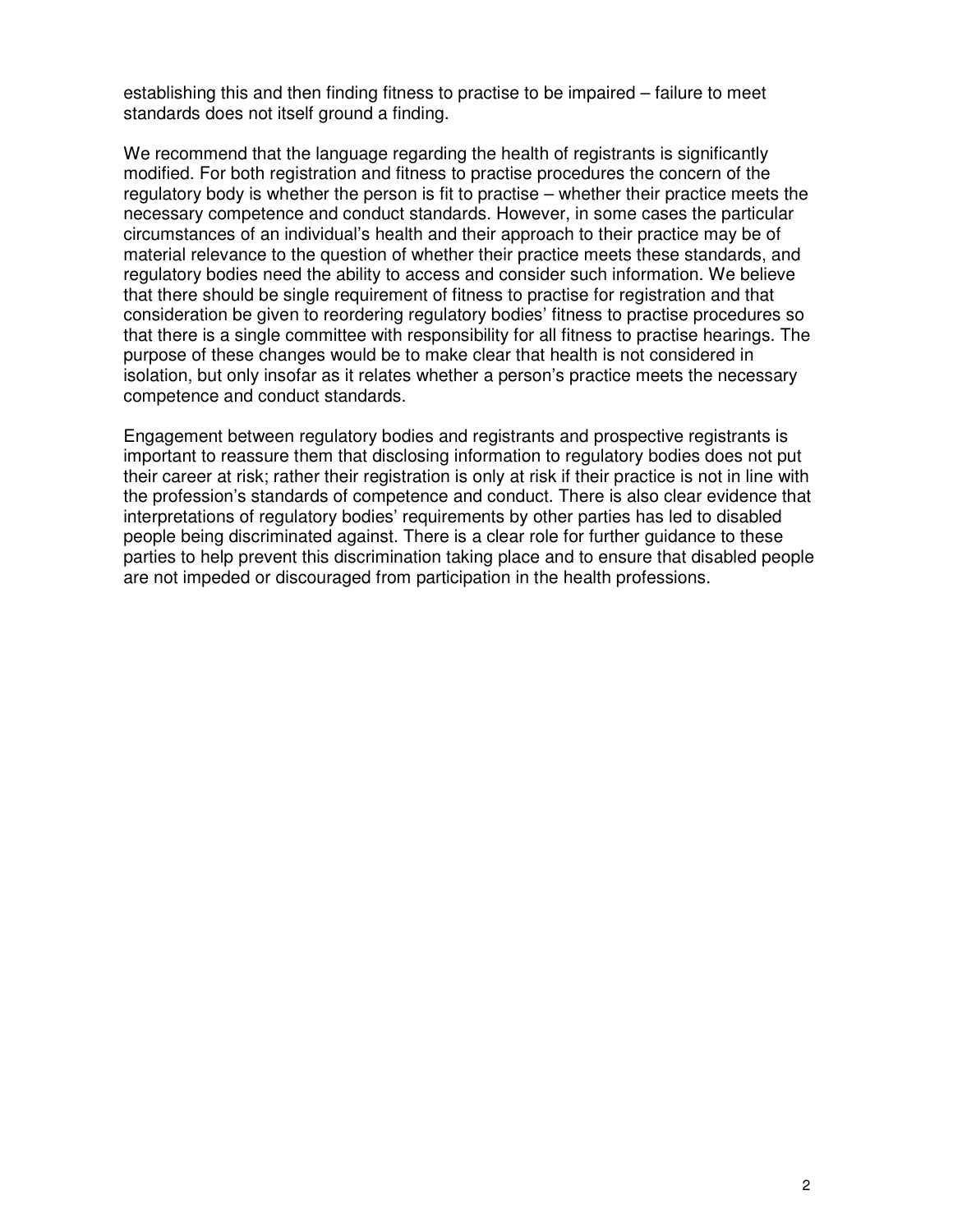#### **1 Introduction**

 $\overline{a}$ 

- 1.1 The core purpose of health professional regulatory bodies' registration requirements is to seek to assure the fitness to practise of those on the register and thereby entitled to practise as a member of the profession.<sup>1</sup> A person's fitness to practise as a member of a given profession is a question of whether they practise the profession safely and effectively – in line with the standards of competence and conduct set by the profession's regulatory body. The regulatory bodies all currently ask questions regarding an applicant's health on initial entry to the register. These vary in type across the regulatory bodies, from requiring full references from a medical practitioner to a self-declaration that nothing about the applicant's health calls into question their fitness to practise as a member of the profession. The regulatory bodies also have means by which they can consider the health of a registrant in their fitness to practise procedures, although the formal provisions for doing so vary.
- 1.2 In 2007 the Disability Rights Commission<sup>2</sup> published Maintaining Standards: Promoting Equality.<sup>3</sup> This report concluded that regulatory bodies having health requirements for those on, or seeking admittance to, their register leads to discrimination and has a negative effect on disabled people's access to the health professions.
- 1.3 The Department of Health commissioned the Council for Healthcare Regulatory Excellence to provide advice on the use and purpose of the health professional regulatory bodies' requirements regarding registrants' health. In particular, the Department sought to ascertain:
	- Whether or not the registration procedures of any of the regulatory bodies includes a requirement on the registrant to be in good health at initial registration.
	- Where regulatory bodies, as part of their registration process and/or revalidation process, ask questions about the health and/or disability of applicants or registrant, what the purpose is this serves.
	- Whether there are any rules or other provisions that require the regulatory bodies to take account of health and/or disability as part of their fitness to practise procedures.
	- The volumes of complaints regulatory bodies receive regarding discrimination against disabled people.

 $2$  In October 2007, the Equality and Human Rights Commission took over the role and functions of the Disability Rights Commission along with those of the Commission for Racial Equality and the Equal Opportunities Commission.

<sup>&</sup>lt;sup>1</sup> The nine health professional regulatory bodies are the General Chiropractic Council (GCC), General Dental Council (GDC), General Medical Council (GMC), General Optical Council (GOC), General Osteopathic Council (GOsC), Health Professions Council (HPC), Nursing and Midwifery Council (NMC), Pharmaceutical Society of Northern Ireland (PSNI) and Royal Pharmaceutical Society of Great Britain (RPSGB).

<sup>&</sup>lt;sup>3</sup> Disability Rights Commission (2007) Maintaining Standards: Promoting Equality – Professional regulation within nursing teaching and social work and disabled people's access to these professions. Available at: http://www.maintainingstandards.org (accessed 22 May 2009).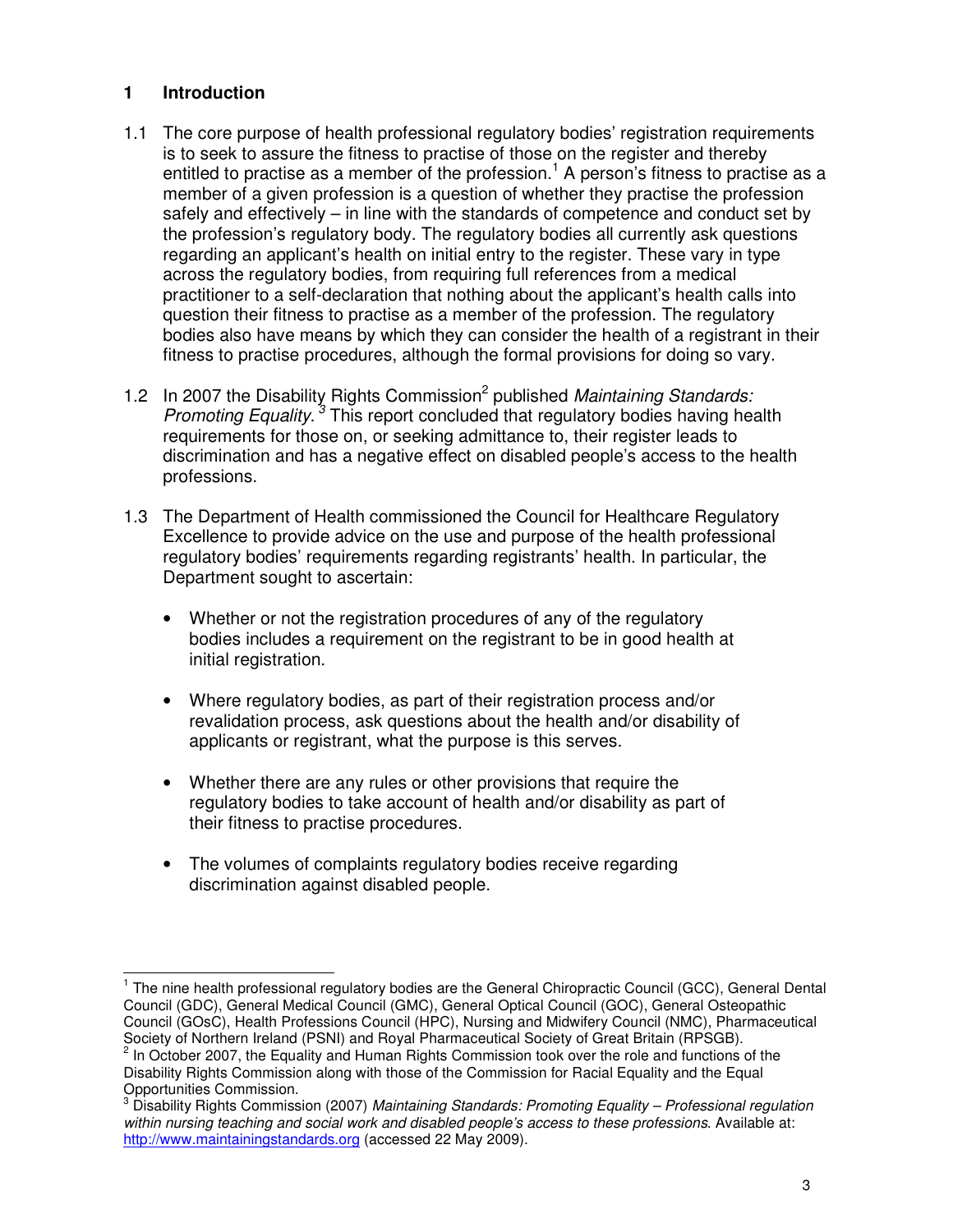- Whether or not there would be any detriment to individual registrants or public protection if the health standards were to be removed from the legislative frameworks for the regulatory bodies.
- Whether the same requirements should apply to all regulatory bodies or whether it would be appropriate for different approaches to be taken for different professions.
- 1.4 The statutory main objective of CHRE when exercising our functions is to promote the health, safety and well-being of patients and other members of the public. The safety of patients and other members of the public is the underpinning principle throughout this report.

#### **2 Registration**

- 2.1 The core purpose of regulatory bodies' registration requirements is to seek to assure the fitness to practise of those on the register and thereby entitled to practise as a member of the profession. A person's fitness to practise as a member of a given profession is a question of whether they practise the profession safely and effectively, in line with the standards of competence and conduct set by the profession's regulatory body. It is important that these standards are expressed in terms of the competences necessary for practising as a member of the profession. Regulatory bodies' competence standards should not be expressed in terms that require the use of a particular method unless competence in that method is itself an essential part of a profession's safe and effective practice. The regulatory bodies have all stressed to us their commitment in seeking to ensure their standards are fair and are under an obligation to do so in order to meet their legal duties under the Disability Discrimination Act. Throughout this document when we talk about standards for competence and conduct, we are meaning legitimate competence standards in accordance with the DDA. By this we are not intending to pass judgement on the nature of regulatory bodies' existing standards with regard to the DDA; rather we are referring to the role competence and conduct standards have in the regulation of health professionals.
- 2.2 The regulation of professionals operates on a principle of taking action to protect the public before they are put at unwarranted risk of harm, not just reacting to adverse events. As a result, the regulatory bodies all require evidence about applicants for the purpose of ensuring there is no reason to believe the person will not practise in accordance with the expected standards should they be registered. To this end, they currently require evidence of applicants that: they have an appropriate professional qualification for entering the register which signals that they have the requisite professional knowledge and skills to practise in line with the profession's standards; their past actions do not give reason to believe they will behave in ways that are not in line the profession's standards; and factors to do with the personal circumstances of their health and management of their practice do not call into question their capability to practise in line with standards.
- 2.3 Across the regulatory bodies there are differences in the specific type of evidence required about an applicant's health. There are also differences in the legislative frameworks that underpin their registration requirements. These are summarised in an annex to this document.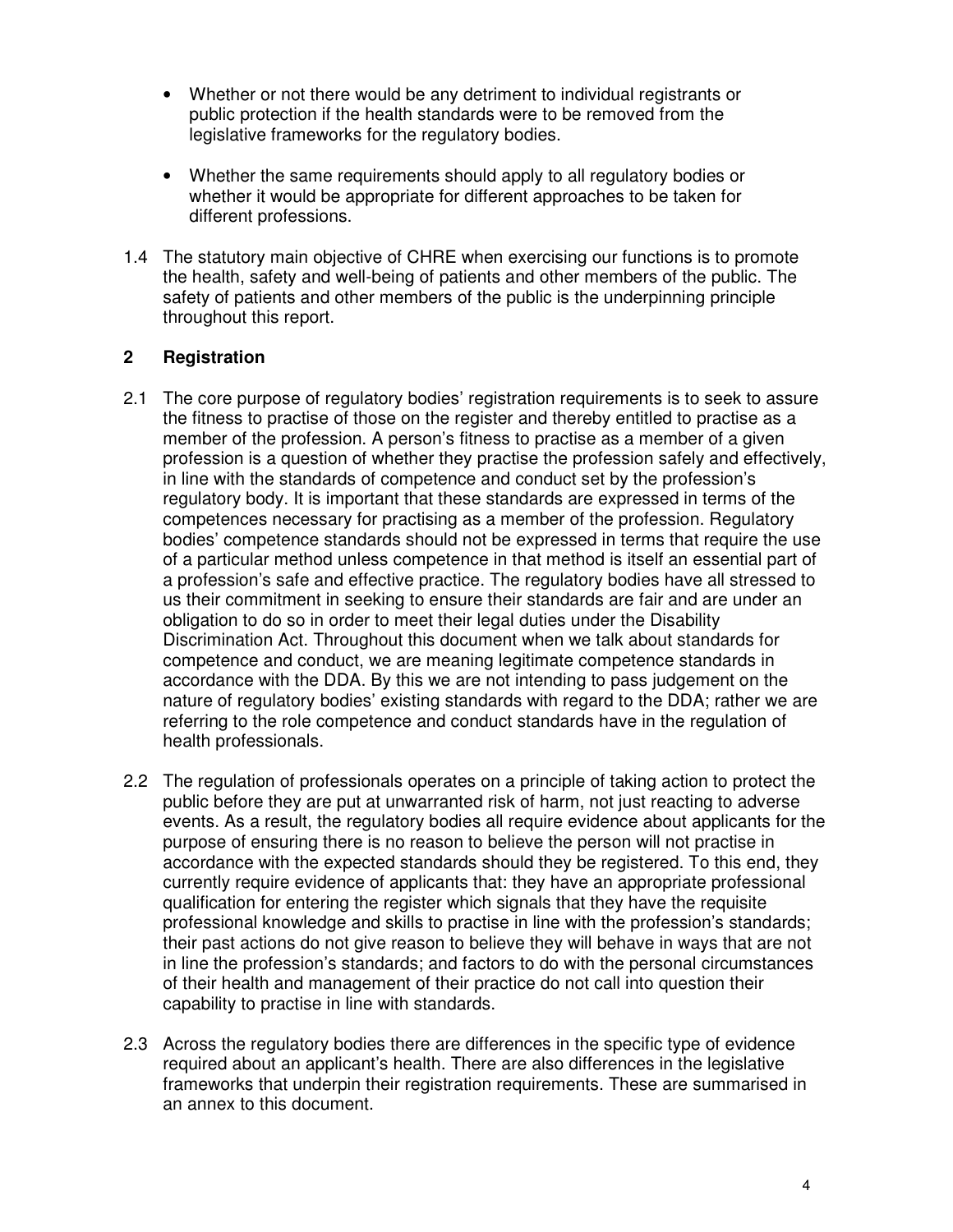- 2.4 The GCC, GDC, GOsC, HPC, and PSNI all require applicants to provide a formal health reference from a medical practitioner. Most of the regulatory bodies provide some guidance to the applicant and the medical practitioner on the purpose of the health reference and the sort of information they require. However, there is wide variation in the detail of the guidance. Robust guidance on the nature of a profession's practice and the necessary competencies is highly important because the purpose of requiring disclosure is to determine whether there may be any effects on the safety or effectiveness of their practice as a member of that profession, which require further consideration with the applicant. Regulatory bodies do not need access to unnecessary information or wrongful questioning of an applicant's fitness to practise from a medical practitioner making assumptions about how a profession is, and can be, practised. Although regulatory bodies would not take any action in relation to information unrelated to the safety and effectiveness of a person's practice, these unnecessary disclosures may serve to complicate the registration process and potentially cause confusion and distress to an applicant about their professional future.
- 2.5 The GMC, GOC, NMC and RPSGB require applicants to make a self-declaration on their registration forms to the effect that the applicant is not aware of anything about their physical and/or mental health that might raise a question about their fitness to practise as a member of the profession. The NMC and RPSGB also require that an application is signed off by either the applicant's education institution (NMC) or their supervisor in their pre-registration year in practice (RPSGB). The NMC and RPSGB both expect the person making this declaration to highlight any issues which might undermine the applicant's ability to practise in accordance with the necessary standards.
- 2.6 None of the regulatory bodies referred to in paragraph 2.4 above which require a full reference on initial registration have the same requirement for continuing registration. Most use a self-declaration on renewal of registration forms and place registrants under a general duty to inform their regulatory body if changes in their health affect their ability to practise in line with their regulatory body's standards. We have heard no convincing argument as to why practitioners might pose additional risks to public protection at initial registration justifying the requirement of a full reference, compared with accepting a self-declaration for renewing registration. There is no evidence that regulatory bodies with self-declarations have increased rates of fitness to practise cases within a couple of years of registration in which health is an underlying reason for a practitioner failing to meet their professional standards.
- 2.7 Most regulatory bodies have 'good health' as a formal requirement of registration, which emerges from its use in their respective legislative frameworks (see annex 1). The use of terms such as 'good health' does not add value to public protection and can obscure the issue regulatory bodies are seeking to address: will the person practise in accordance with the competence and conduct standards it sets for the profession's safe and effective practice. The phrase suggests there is some general state of health that is required for registration and implies there are standards set for health in and of itself, rather than health only being of relevance in relation to competence and conduct. The concern of regulatory bodies is not the state of a person's health in itself. The concern of regulatory bodies is whether a person is capable of practising in accordance with the standards of competence and conduct it sets for the profession. In itself, a health condition says nothing informative about this from which conclusions can be drawn to answer this question. The diagnosis of a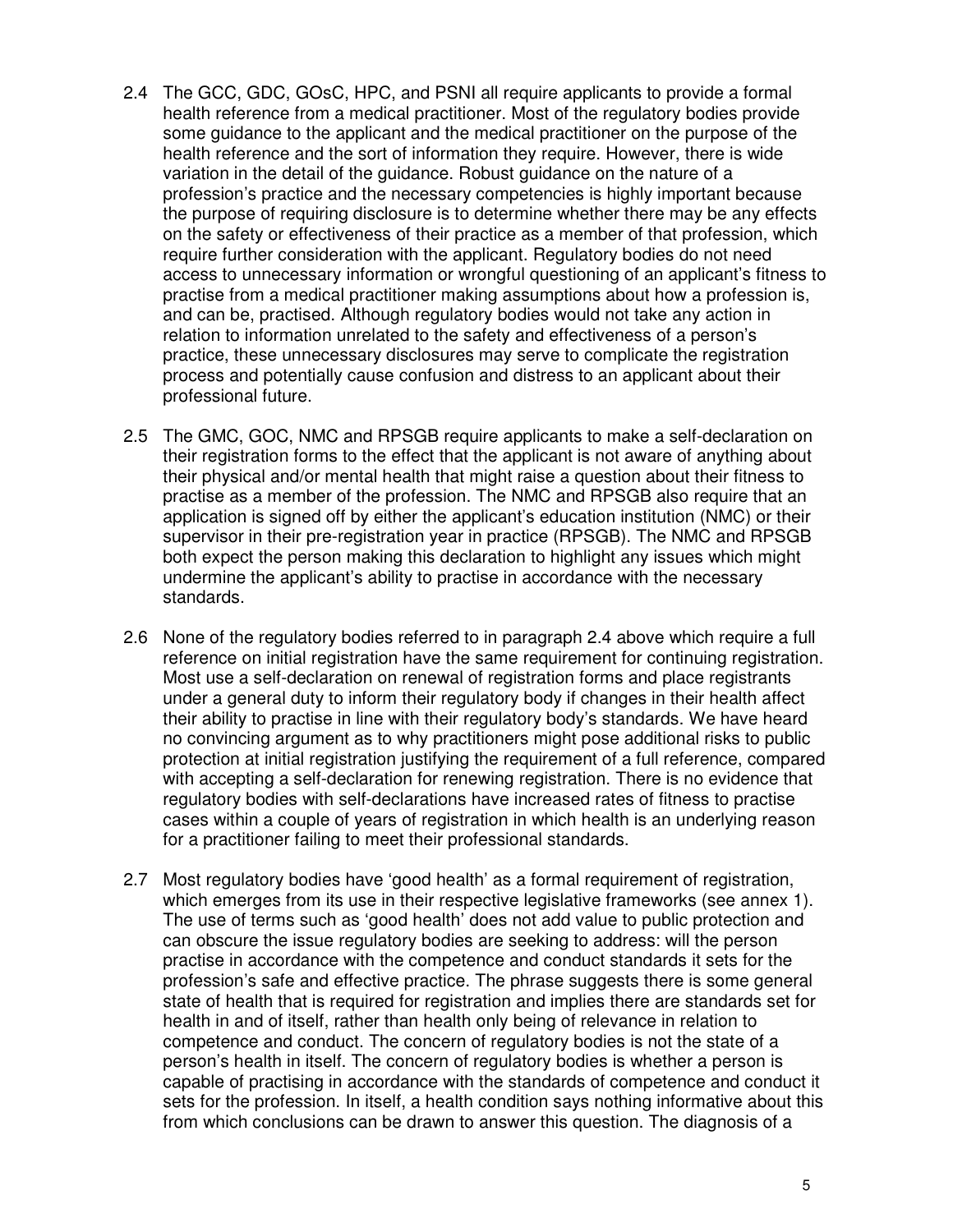health condition does not provide reasons to conclude that in practice a person would pose a risk to the safety of patients or other members of the public. A risk would only arise if a person does not manage their practice to meet the necessary standards for safe and effective practice. In this sense, any person who does not practise in line with the necessary standards may be putting the safety of patients or colleagues at risk, regardless of whether their health is an underlying reason for this.

- 2.8 All the regulatory bodies are emphatic that they do not set specific standards for health on the basis of which diagnosis driven judgements are made; rather they judge each person's case on an individual basis. The regulatory bodies discuss with the individual their approach to their practice and seek evidence on their individual circumstances from suitably qualified professionals with expertise in the specific area. The purpose is to determine whether the person has the capability to practise with any necessary adjustments in ways that meet the required standards in one of the range of roles within the profession. The regulatory bodies see the function of their powers regarding health being to enable them to consider any impact of the wider issues around an applicant's health on their capability to practise safely and effectively in line with the standards of the profession. The function is not to set any additional standards outwith those set for professional competence and conduct, but to seek evidence there is no reason to believe an applicant would fail to comply with their obligations under these. All the regulatory bodies strongly believe that their processes are free from discrimination, involve no unjustified assumptions and are based solely on assessments of an individual case using detailed information from those with expertise on the risks involved. In no case would diagnosis itself be used as a predictor of professional performance such that the diagnosis alone is used as grounds for an absolute bar to registration. We have seen no evidence that leads us to doubt that the regulatory bodies apply their processes in this way.
- 2.9 Across the health professional regulatory bodies, there have been very few cases in recent years in which applicants have been refused registration on the basis of information regarding their health. We have learned of no cases in recent years in which health has been a sole basis for refusing registration, although we have been informed of a small number of cases in which information regarding an applicant's health has been considered material in the context of other issues raised with respect to their knowledge, skills and behaviours. There have also been a number of cases in which the registration process has taken longer for applicants with an impairment or health condition if a regulatory body has sought further information, such as expert opinions and discussions with the applicant about their strategies for managing their practice, before making a final decision to register them.
- 2.10 However, the semantics of 'good health' also raises problems beyond being an inaccurate descriptor for the regulatory bodies' purpose. Although many of the regulatory bodies provide advice to applicants, registrants and medical practitioners filling in health references about the requirement, with varying degrees of detail, the term can still create problems. Applicants, registrants and medical practitioners are formally being asked to attest to 'good health' and this has the potential to cause confusion to the parties involved when they may consider that their health is not 'good', but does not affect the safety or effectiveness of their practice. Similarly, a medical practitioner filling in a health reference might not fully understand the nature of a different profession's practice and how the expected standards can be met and so erroneously consider a person's health or impairment as an impediment to safe and effective practice.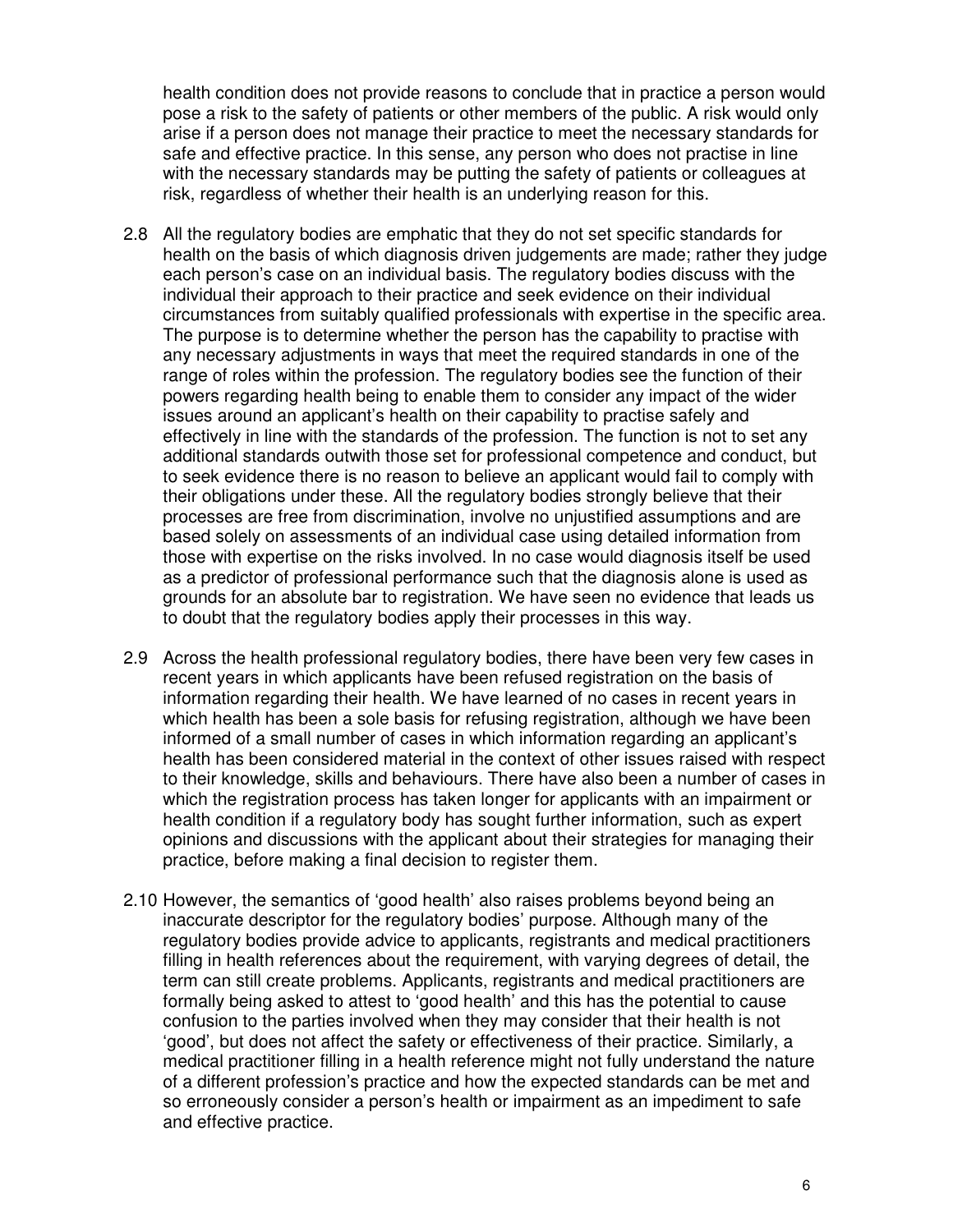- 2.11 We have seen evidence of instances in which having 'good health' as a formal requirement to be entitled to practise a profession creates the opportunity for bullying and discrimination of those with impairments or health conditions by other parties, even where regulatory bodies' own processes are applied so as to be free from discrimination. Maintaining Standards highlighted a number of cases in which employers had bullied employees on the basis that they are required to be of 'good health' to be registered and allowed to practise their profession.<sup>4</sup> It is unfortunate that regulatory bodies' requirements are misrepresented in this way. Wider issues around this and the role of guidance are discussed further in section six. The report also highlighted cases in which higher education institutions had sought to interpret regulatory bodies' requirements regarding whether a person would ultimately be registered and made unwarranted assumptions about disabled people leading to outcomes which discriminated against people who had a disability or health condition.<sup>5</sup>
- 2.12 The Scottish Social Services Council (SSSC), which regulates social workers and certain other social services workers, provides an instructive comparison to the health professional regulatory bodies because it does not have formal requirements regarding health. However, the SSSC has other means by which it receives and assesses information where an applicant for registration who has a health condition may not be meeting its standards due to not managing their practice appropriately. (It should be noted that the UK's professional regulatory bodies for social workers only enforce codes of practice regarding conduct but not competence in the same way the health professional regulatory bodies do, which limits the ways in which professionals might not practise in line with standards.)
- 2.13 The SSSC requires applicants to have their suitability to practise endorsed by their employer, in which the employer is required to raise any issues which might affect their suitability – including any issues about their management of their health/practice. There is a code of practice for employers which includes responsibilities on endorsing applications and is enforced by the systems regulatory body, the Scottish Commission for the Regulation of Care. If issues are raised in the endorsement the SSSC will discuss management strategies with the person to explain how they manage their condition and practice to be in line with the SSSC's standards. If the person fails to co-operate with the SSSC, it will deem them to be unsuitable and not register them. The SSSC may also ask for access to medical records and for the person to have a medical assessment, failure to co-operate will lead to the SSSC determine that the person is not suitable to be registered. Therefore, although the SSSC does not have any formal rules for considering an applicant's health at initial registration, it has other means to find out if an applicant's management of a health condition and their practice calls into question their ability to practise social work. The SSSC considers having available these means which allow it to consider implications in practice of a person's health where they emerge as being important in ensuring public protection. It is important that regulatory bodies have means to find out if there are issues surrounding a person's management of

<sup>&</sup>lt;sup>4</sup> See Disability Rights Commission (2007) Maintaining Standards: Promoting Equality - Professional regulation within nursing teaching and social work and disabled people's access to these professions, p173-

<sup>4.&</sup>lt;br><sup>5</sup> See Disability Rights Commission (2007) *Maintaining Standards: Promoting Equality – Professional* regulation within nursing teaching and social work and disabled people's access to these professions, p160-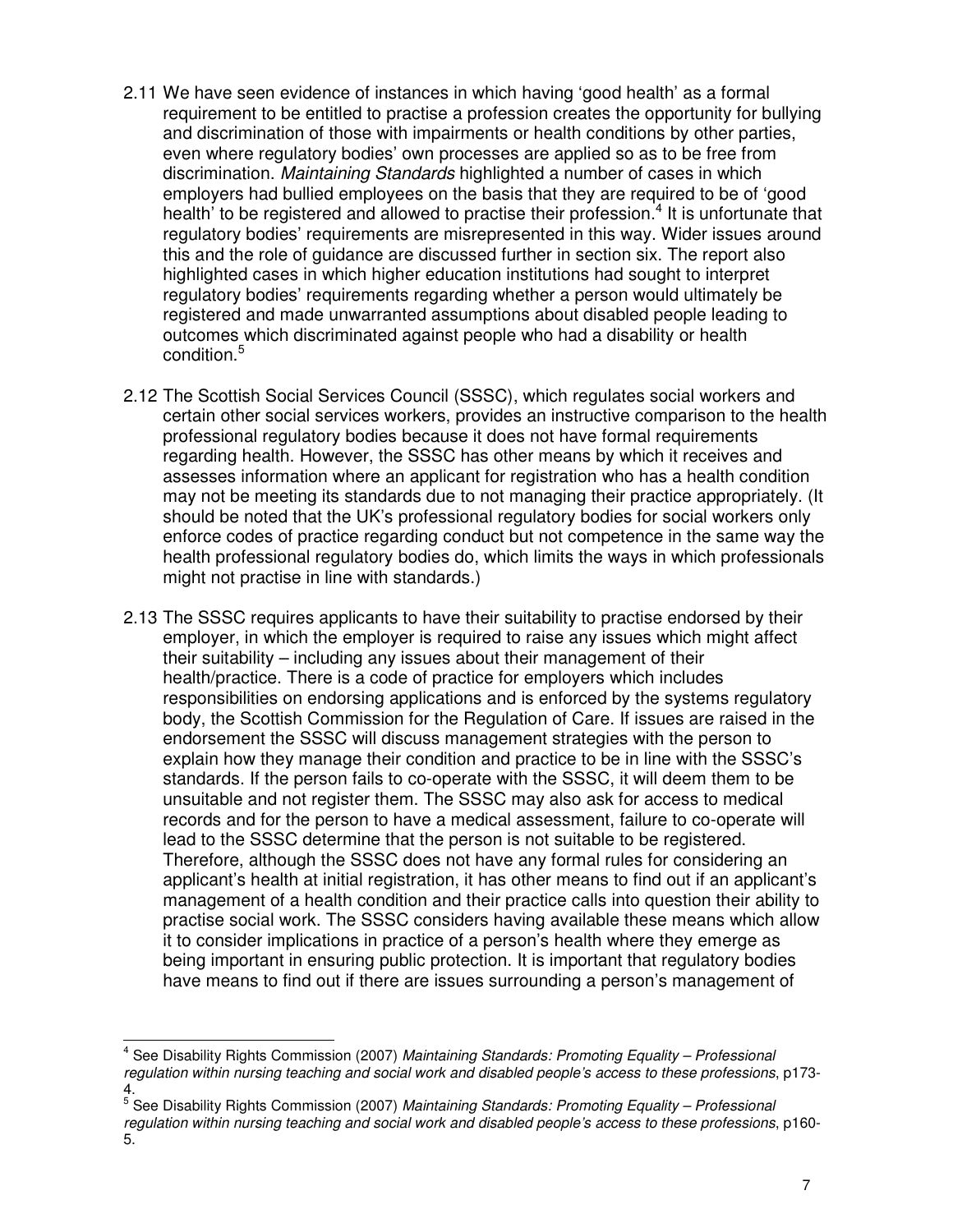their practice for which health is an underlying reason that mean they are unable to meet the necessary competence or conduct standards.

- 2.14 There are features of the employment arrangements that the SSSC regulates that sharply contrast with those of the health professional regulatory bodies. These mean that the health professional regulatory bodies would not have access to the information which the SSSC can get through references from employers. The SSSC has taken on the role of regulating an existing workforce of whom more than 99% are in established employment. The formal employment relationship provides a source of information from employers provided according to a code enforced by the systems regulatory body for which the health professional regulatory bodies have no equivalent. The SSSC also operates student registration meaning all students are registered and regulated against its code of practice for registrants before going into practice-based learning, providing another avenue for questions of suitability to be brought to its attention before a person is granted full registration.
- 2.15 We recommend that the language of 'good health' should be removed from the legislative frameworks governing the regulatory bodies' registration procedures. The only legitimate consideration for the regulatory body is whether a person is fit to practise. This is a question of whether the person will practise in accordance with the regulatory bodies' competence and conduct standards, although in some cases a person's health in relation to the way they practise may be relevant in making this determination. Regulatory bodies need access to this information and the ability to consider it where it is relevant to the question of whether a person will practise in accordance with competence and conduct standards.

#### **3 Fitness to practise**

- 3.1 The term 'fitness to practise' relates to whether someone meets the standards a regulatory body sets for competence or conduct; it is used as a term for a particular legal purpose. The use of the word 'fitness' is not intended to relate to any general state of health. In using the term it is not the purpose of the regulatory bodies to be making any abstract statements about an individual's fitness as regards their physical or mental health. Similarly, the use of the term 'impairment' when a person's fitness to practise is found to be impaired, is used in a legal sense and is not intended to relate to any disability, other physical impairment or health condition a person may have. If someone needs to limit their practice in certain ways for it to be safe and effective, and they do so, they are following their professional obligations – there is no sense in which as a result of this they are impaired in terms of fitness to practise.
- 3.2 Regulatory bodies' fitness to practise procedures should have the same focus as registration procedures: is the person's practice safe and effective and in accordance with the profession's standards for competence and conduct set by the regulatory body? This is the core of judging whether a person is fit to practise or whether their fitness to practise is impaired and action on their registration required. As with registration procedures, the regulatory bodies assure us that they do not set specific standards regarding registrants' health. The regulatory bodies use their powers regarding health to enable consideration of how the particular circumstances around a registrant's health do or do not affect their capability for safe and effective practice in line with the regulatory body's competence and conduct standards. Consideration of their particular circumstances will include factors such as management strategies and adjustments in their practice, information on their personal circumstances from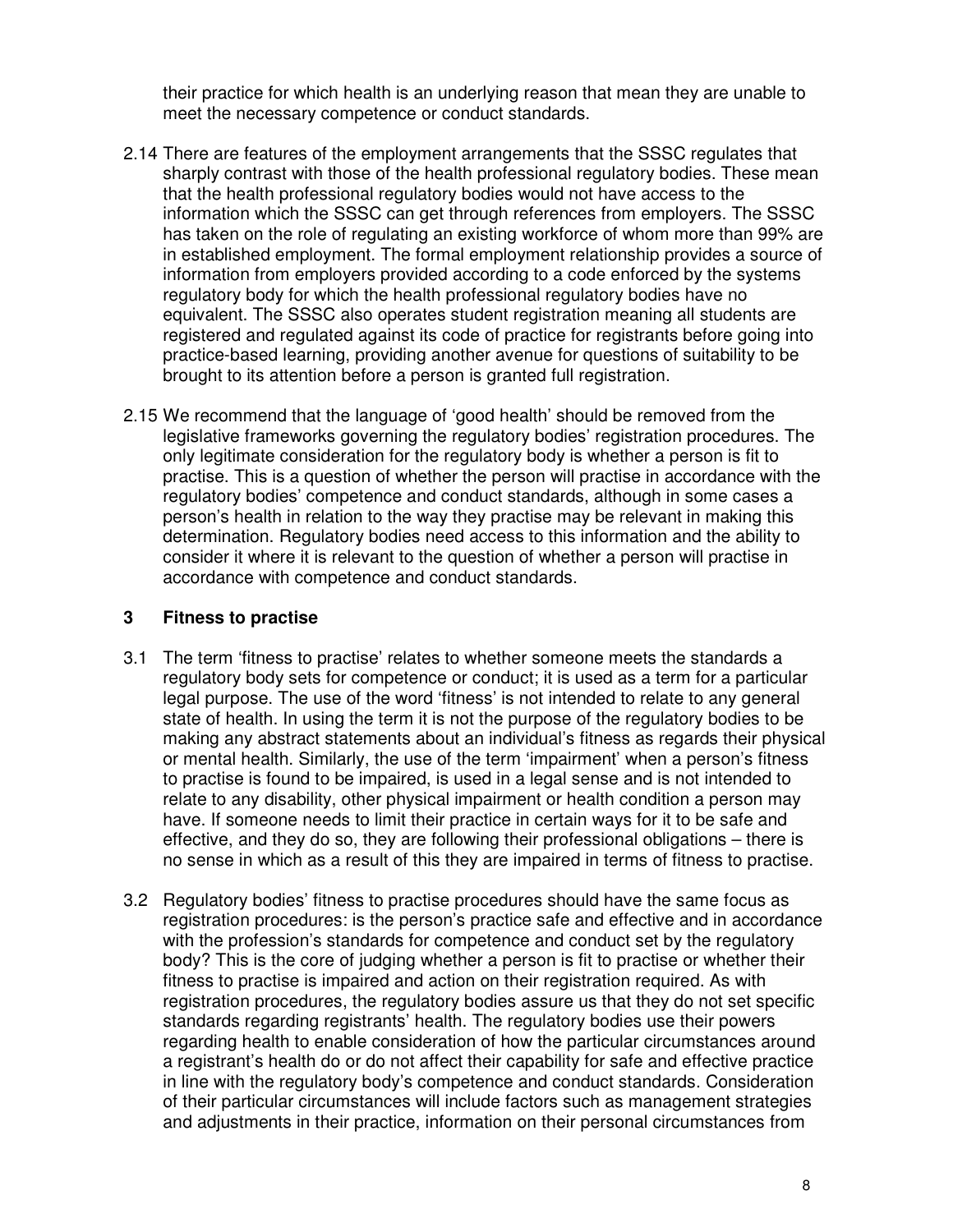appropriately qualified practitioners and any wider evidence that may be relevant in their individual case.

3.3 Regulatory bodies have the role of setting standards for competence and conduct and need the ability to consider the health of applicants and registrants insofar as it is a factor relating to the person's capability of meeting these. This should not be framed in terms of standards or specific regulations regarding health. It should be framed in terms of fitness to practise, with health a factor that can be considered where it may affect the person's practice such that it calls into question whether they can practise in line with the regulatory bodies' standards. In a policy statement on the meaning of fitness to practise, the GMC illustrates how it considers health can be a factor in terms of fitness to practise:

The GMC does not need to be involved merely because a doctor is unwell, even if the illness is serious. However, a doctor's fitness to practise is brought into question if it appears that the doctor has a serious medical condition (including an addiction to drugs or alcohol); AND the doctor does not appear to be following the appropriate medical advice about modifying his or her practice as necessary in order to minimise the risks to patients.<sup>6</sup>

3.4 This represents a situation in which the professional is failing to practise in accordance with the regulatory body's standards because their practice is putting patients at unwarranted risk of harm. We believe this is the appropriate way for regulatory bodies to consider the impact of a person's health on their fitness to practise. It demonstrates that it is not a health condition in itself that is the basis of the determination, but rather a professional's practice. The facts regarding a person's health and management of a condition may be relevant in determining whether and, if so, how they are able or unable to meet the regulatory body's standards. A diagnosis is no basis for concluding whether a person's fitness to practise is or is not impaired. As the DRC noted in Maintaining Standards:

Health might be material to compliance with competence or conduct standards, or may not be, but diagnosis is irrelevant in determining competence or conduct.

3.5 We agree with the DRC's statement. Regulatory bodies should not have any requirements for the state of a person's health as a condition of registration that go beyond the question of whether they can practise in line with the profession's competence and conduct standards. Regulatory bodies need the power to consider the effects health may have on a professional's practice to carry out their role of protecting the public. A diagnosis may mean a professional needs to modify the way they practise to ensure it is safe and effective, but the diagnosis itself does not mean the professional is not capable of practicing in line with their standards. It is only where the professional is unwilling to, has failed to, or for any reason cannot take appropriate steps to modify the way they practise in light of their health that their fitness to practise is in question. However, non-compliance with competence and

<sup>&</sup>lt;sup>6</sup> General Medical Council (2007) The Meaning of Fitness to Practise. Available at: http://www.gmcuk.org/concerns/the\_investigation\_process/the\_meaning\_of\_fitness\_to\_practise.pdf (accessed 22 May 2009).

<sup>&</sup>lt;sup>7</sup> Disability Rights Commission (2007) Maintaining Standards: Promoting Equality – Professional regulation within nursing teaching and social work and disabled people's access to these professions, p113.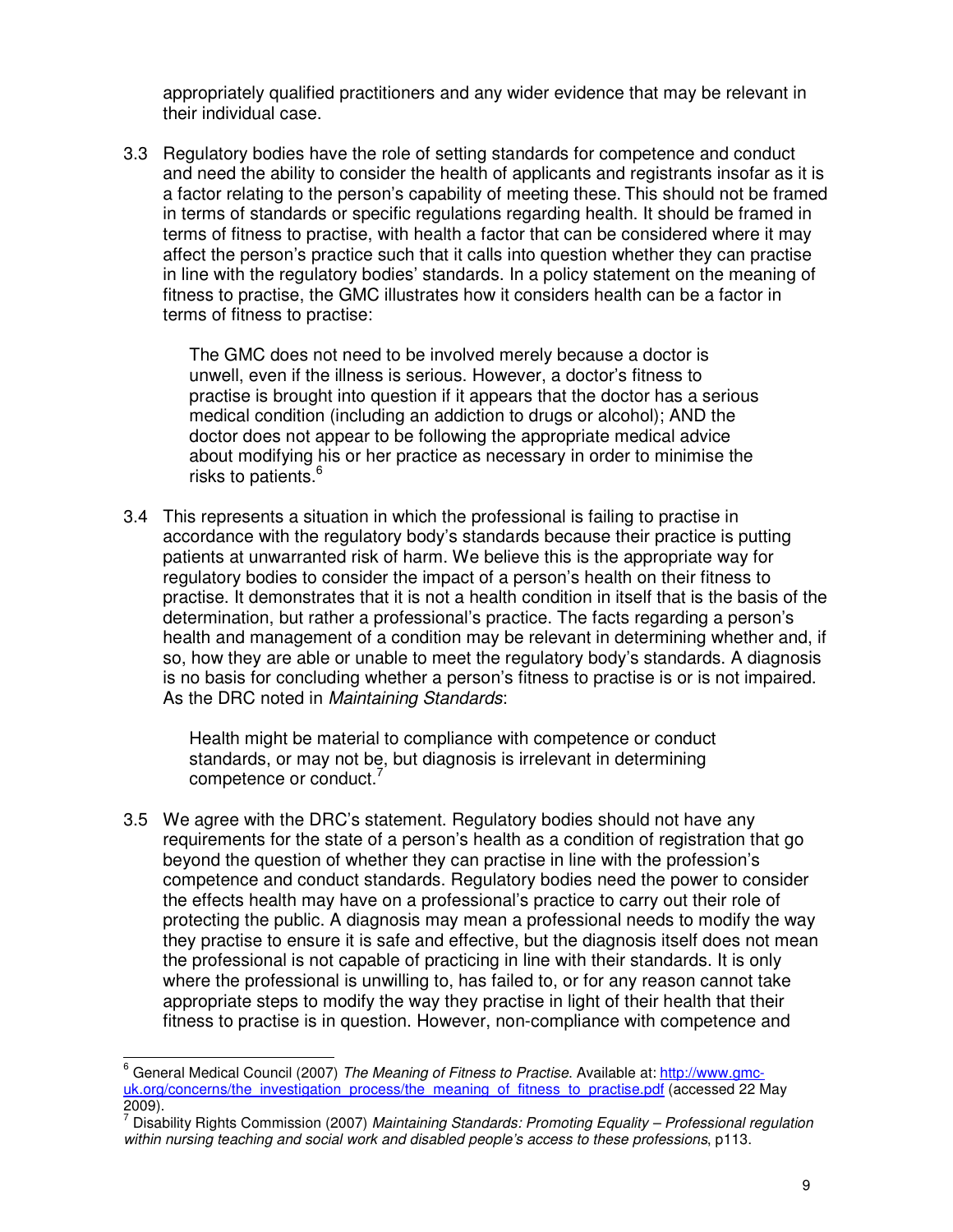conduct standards is not itself the legal grounds for finding a professional's fitness to practise to be impaired. A finding of impairment requires an incident or other fact regarding the professional to be found proved which is determined to represent a significant or persistent departure from the regulatory body's standards, as the grounds for finding the professional's fitness to practise to be impaired. If a health condition is an underlying reason why a professional is departing from standards, regulatory bodies need to be able to establish this fact and consider whether the person's actions with respect to their health and practice represent a significant or persistent departure from their professional obligations, in order to make a determination on their fitness to practise.

- 3.6 Regulatory bodies suggested to us that not to be able to fully consider health or deem it an underlying reason for fitness to practise being impaired would prevent a complete assessment being made on the specific risks involved in a given case. Testing a professional's competence only provides a snapshot at one moment in time and may not provide a full picture if a person has a fluctuating condition that they inadequately manage in relation to their practice. Such particularities need to be grounds a panel can consider if it is to make a comprehensive determination of the risks a person's practice poses to patients, the public or colleagues and then decide on any appropriate sanction.
- 3.7 In a similar vein, we were told that if health could not form grounds for panels in determining whether fitness to practise is impaired, at times this may impede the regulatory body's ability to build a comprehensive case. It may take the regulatory body more time to build a case in which appropriate action could be taken based solely on grounds of deficient professional performance or misconduct if wider information on their health and management of their practice could not be fully taken into account in the grounds for a decision. This would require more evidence of deficient professional performance or misconduct to ground a finding and may mean the regulatory body would be unable to take appropriate action until after more significant instances of deficient professional performance or misconduct had occurred. We were informed that the Council for the Professions Supplementary to Medicine had experienced problems in this specific regard prior to its supersession by the HPC with the power to consider health in its procedures. The GOC and RPSGB also noted that they had felt unable to take action when they believed a registrant's practice failed to meet standards prior to legislative changes that gave them the power to consider health as grounds in fitness to practise cases. However, like the other regulatory bodies, they only use health as grounds in determining whether a person's practice does not fall short of the
- 3.8 The largest number of fitness to practise cases in which health is an underlying reason for a person's failure to practise in line with their regulatory body's standards involve alcohol or drug dependency, which is not covered by the DDA. However, a significant proportion of cases involve a professional with a mental health condition that underlies effects in practice such that they are failing to practise in line with the regulatory body's standards. There are also a handful of cases involving other impairments or health conditions. Examples the regulatory bodies gave us of what these cases might involve include: epilepsy if the person is having regular and unpredictable episodes and practises in ways that may put patients at risk; early onset dementia if a professional is unable to recall relevant information in ways that may jeopardise the safety of those in their care; and some degenerative conditions if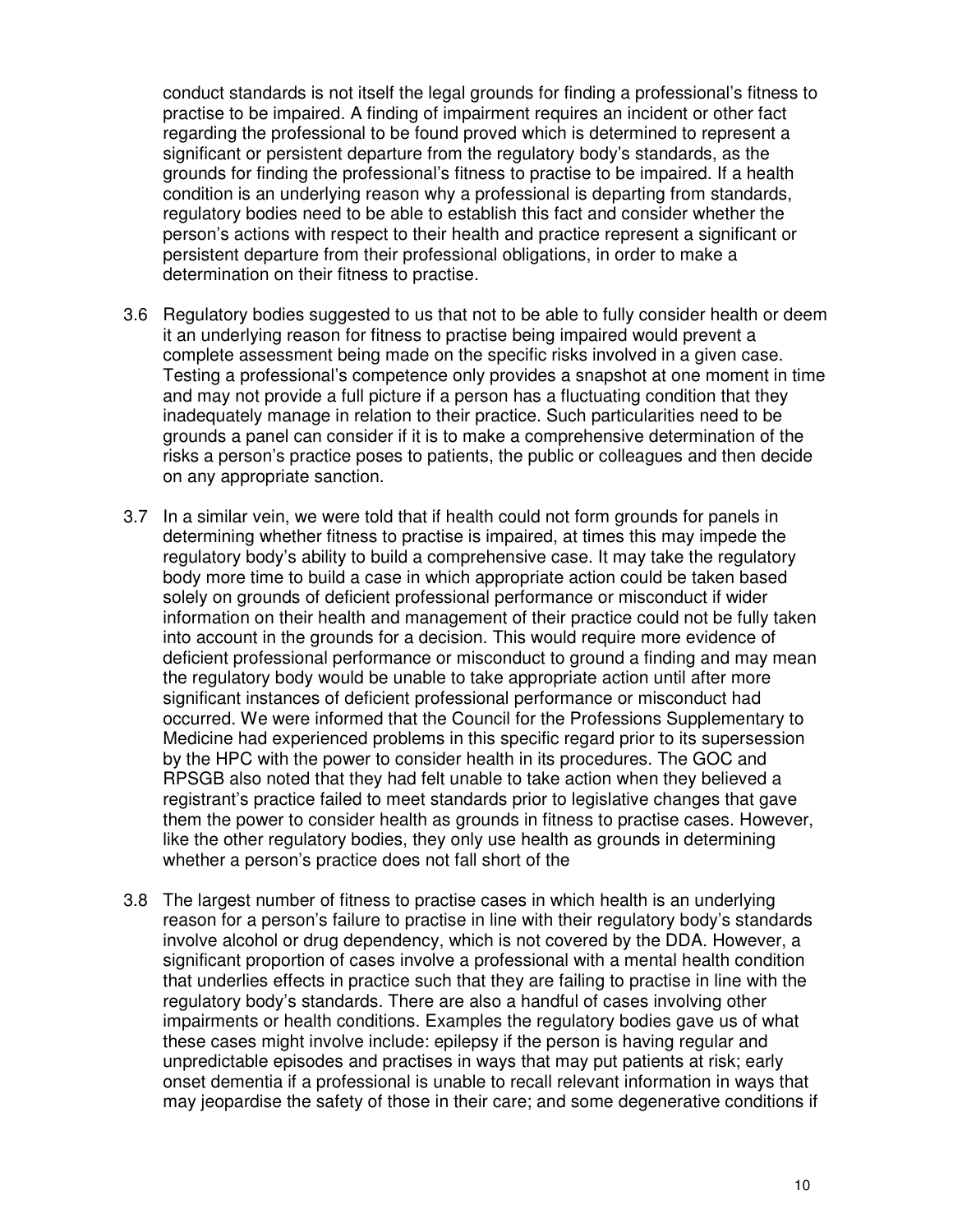a professional does not make needed adjustments in their practice to maintain its safety if the condition is having an effect on their physical capabilities.

3.9 We recommend that consideration is given to reordering regulatory bodies' fitness to practise procedures so that there is a single committee with responsibility for all fitness to practise hearings. This would help to make clear that the issue at hand in proceedings is a person's compliance with the regulatory bodies' competence and conduct standards in their professional practice, and that a person's health and surrounding issues are only considered where they are of material relevance to this. The GMC recently moved to having a single committee for fitness to practise hearings and believes that this far better facilitates consideration of different factors which may underlie a person's failure to practise in line with their standards. In such a system there can still be provisions to enable adjustments to be made for hearings to ensure the confidentiality of sensitive personal information or if other requirements are involved in a given case.

#### **4 Public protection**

- 4.1 We have sought to highlight how the regulatory bodies' procedures regarding professionals' health relates to public protection throughout this report. Similar principles apply regarding risks to the safety of colleagues if a professional is not practising in line with competence and conduct standards. Our core findings are presented in the paragraphs below.
- 4.2 The obscure language around 'good health' should be removed from the legislative frameworks of those regulatory bodies in which it is present. The concern of regulatory bodies should be whether a person is fit to practise, which is a question of whether they would meet the standards of competence and conduct. Issues around a person's health are of relevance only in relation to these standards, not in themselves. There need be no provisions for health to be assessed outwith its impact on the competence and conduct of the person and their capability for practising in line with these standards. A single requirement that a person's fitness to practise is not impaired to be eligible for registration is used by the GMC, GOC and RPSGB and has had no negative impact on public protection.
- 4.3 Regulatory bodies need to be able to find out if there is any reason a person's management of a health condition in relation to their practice might lead to them to be unable to practise in accordance with the regulatory bodies' standards of competence and conduct, and to prevent a person being registered if necessary. Although there are few cases in which a health professional regulatory body has turned applicants down on the grounds of health, we have heard of a number of cases in which a regulatory body has considered a person's management of their practice with regard to health to be material to their potential compliance with standards and the threat of not being registered has contributed to public protection. In such cases, people have taken further steps to ensure their practice meets the necessary standards, for example discussing with suitably qualified professionals or the regulatory body how best they can adapt their practice or making voluntary undertakings on this prior to registration. The SSSC, which lacks any formal legal powers regarding applicants' health, has established mechanisms to ascertain where health issues impact on a person's practice and may undermine their suitability. It considers these to be important to its role of protecting the public. All regulatory bodies are under a legal duty to ensure that their means for finding out this information are proportionate and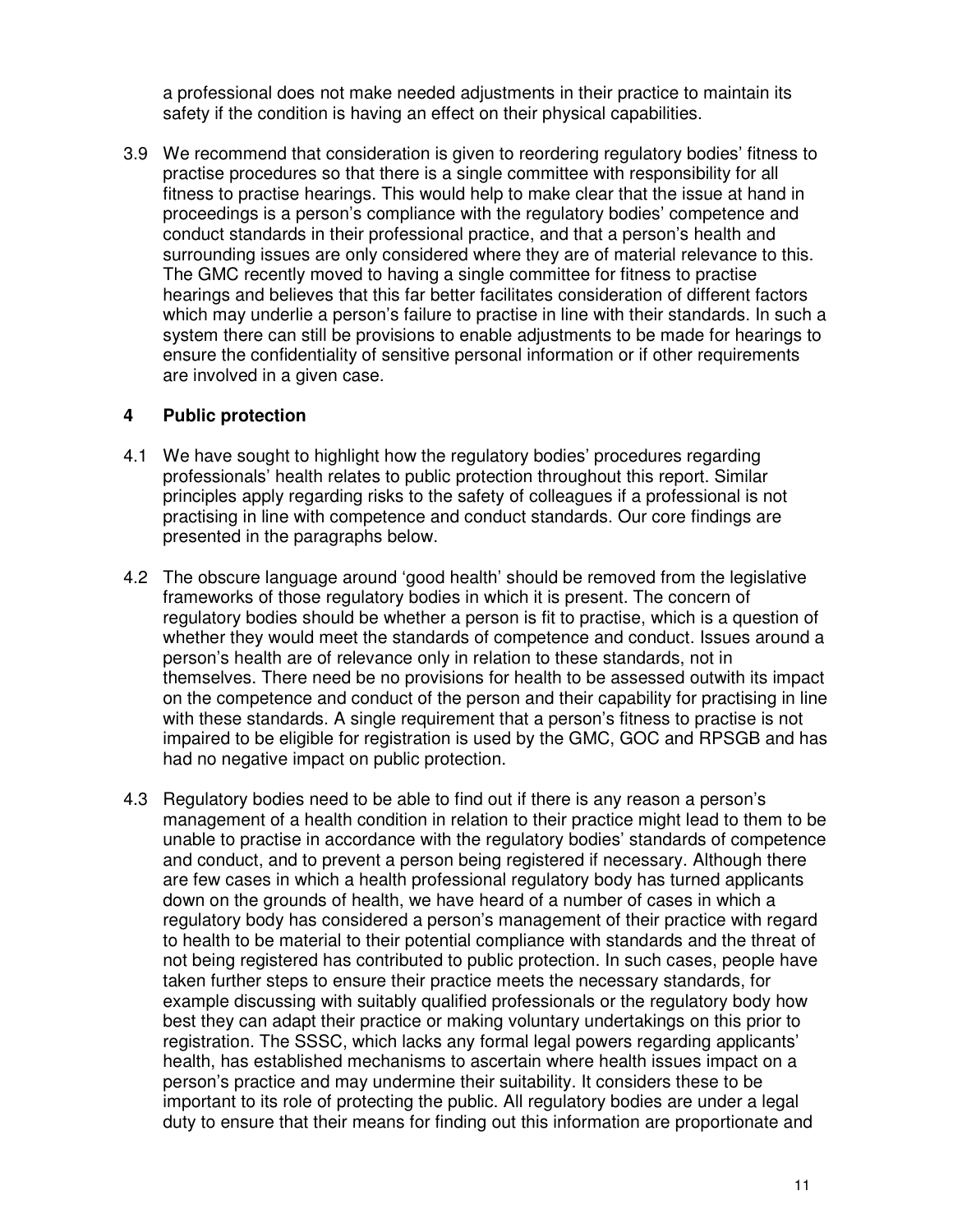do not lead to any unjustified discrimination or disadvantage against disabled people, this is defined in the DDA. The regulatory bodies are also under a duty to make individualised assessments in relation to their competence and conduct standards, and taking into account the full circumstances of a person's particular case and considering evidence from those with appropriate expertise.

- 4.4 In fitness to practise procedures, like registration, the question is whether the person's practice is in line with the profession's competence and conduct standards. Health issues are relevant only in relation to making a determination on this. The GMC's view on the meaning of fitness to practise demonstrates how health issues should be considered by regulatory bodies in making decisions about a person's fitness to practise. We believe that it is important for public protection that regulatory bodies are able to consider issues around a professional's health in this way. The regulatory bodies assure us that they do not make decisions based on solely a diagnosis, which would be discriminatory to a professional and could not be justified on the basis of public protection. However, if issues around health are a major underlying reason why someone does not meet the standards of proficiency, they are grounds on which the person's fitness to practise is impaired. Consequently, we believe that there still needs to be appropriate provision in the regulatory bodies' legislative frameworks for them to be able to make this finding.
- 4.5 We believe that the same framework of assessing fitness to practise on registration and having single fitness to practise committees can apply equally across all the regulatory bodies. However, the way they operate within this must vary according to the context of different professions. There are different competence standards for different professions and so regulatory bodies' handling of issues regarding how an individual's circumstances might affect their ability to meet standards must be made according to their specific standards for the profession and context of its practice. In this respect, regulatory bodies' processes and requirements need to be specific to the profession. The nature of a profession's safe and effective practice is the grounds for regulatory bodies' competence and conduct standards, from which the type of evidence that is relevant on the question of whether someone meets these and is fit to practise can be determined. There is an onus on regulatory bodies to ensure all its standards are evidence-based and proportionate and to be transparent about how it processes operate and the ways it will consider people's information. Clarity in procedures could help reassure professionals that disclosing information to their regulatory body does not itself put their career at risk; rather their registration will only be at risk if their practice is not in line with the profession's standards of competence and conduct.<sup>8</sup>
- 4.6 We have also commissioned a piece of qualitative research into the opinions of patients, carers and other members of the public into how regulatory bodies should act with regard to the health of professionals. The conclusions were that the professional has the primary responsibility to recognise any impacts their health has on their practice and, along with an employer if relevant, manage their situation and make any necessary adjustments in order to meet the standards set out by their regulatory body. Regulatory bodies were expected to intervene when an issue was

<sup>&</sup>lt;sup>8</sup> This fear was highlighted in Stanley N, Ridley J, Manthorpe J, Harris J and Hurst A (2007) Disclosing Disability: Disabled students and practitioners in social work, teaching and nursing. This was a research study to inform the DRC's investigation and is available at http://www.maintainingstandards.org (accessed 22 May).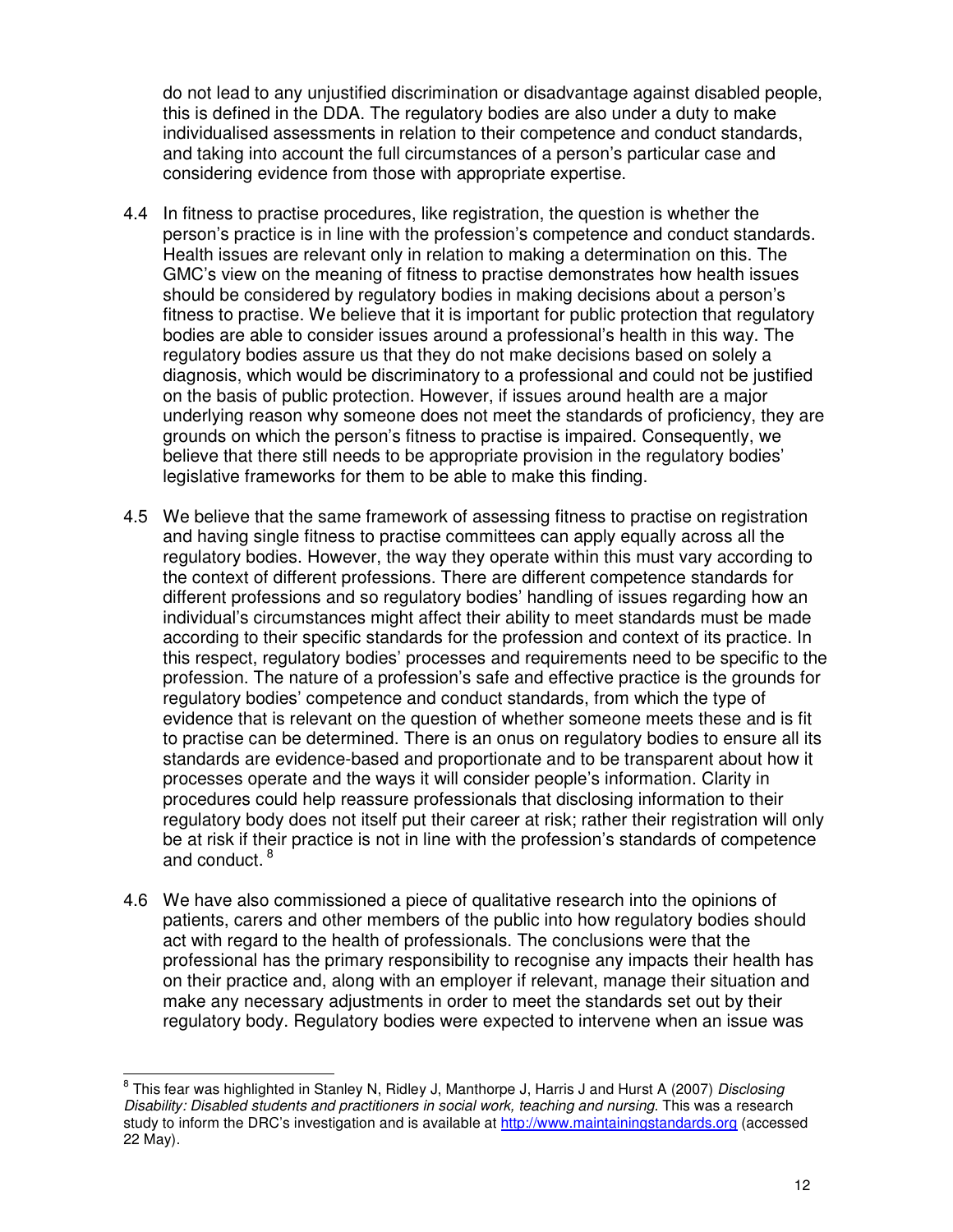not being satisfactorily managed, but did not need to be involved if a professional has a health issue which does not affect their practice.

### **5 Complaints to regulatory bodies about disability discrimination**

5.1 Although in many cases the health professional regulatory bodies do not specifically code complaints regarding discrimination against those with disabilities, they have told us that to the best of their knowledge they receive few complaints in this regard. Some told us that they have never received any such complaint. They suggest that most of the complaints received are identify others as the discriminating party, particularly education and training institutions, rather than being directed against the regulatory body's own procedures or actions. We were told that complaints often regarded failures to make reasonable adjustments, particularly for examinations.

## **6 Guidance**

- 6.1 There is wide variation in the level of guidance provided by regulatory bodies provide to potential applicants, registrants, education and training providers and others. We believe there are a number of reasons why it is important that high-quality guidance on health issues is provided to registrants, applicants and others who may be considering a particular health profession as a career. Guidance on how health issues are relevant in fitness to practise would promote transparency and help reassure people that no general assumptions will be made about them on the basis of any health condition they may have. It should stress that information with regard to health is assessed with regard to competence and conduct standards, and health in itself never forms the basis of decisions. The guidance should also made strong references to the rights that people have, particularly under the DDA, so that people do not feel as disempowered in the process and know that regulatory bodies are legally accountable for the information they request and the decisions they make.
- 6.2 Guidance to professionals would also be useful in empowering them where employers might use their health condition to bully them and threaten them with referral to their regulatory body, numerous cases of which were found by the DRC.<sup>9</sup> If professionals know that as long as they are practising safely and effectively in line with their regulatory body's standards of competence and conduct, their health provides no grounds on which action will be taken against them, this could help remove the fear which enables such bullying to take place. Professionals, and prospective professionals, should be made aware that a health condition or impairment limiting the extent of their practice has no direct bearing on their fitness to practise; rather of relevance is that the person acts appropriately in their individual circumstances by managing their practice to meet their professional obligations to practise safely. Fitness to practise is only in question if a professional fails to do this and places the safety of patients or colleagues at risk as a result. Last year concerns and misapprehensions regarding this difference emerged to GMC as a significant issue during its series of events for students on fitness to practise. Engagement with registrants and prospective registrants over this issue has potential to reassure people with impairments or health conditions that they are not at risk of losing their career if they are open about their condition and enhance their confidence in participating fully in public life.

<sup>&</sup>lt;sup>9</sup> See Disability Rights Commission (2007) Maintaining Standards: Promoting Equality – Professional regulation within nursing teaching and social work and disabled people's access to these professions, p173- 4.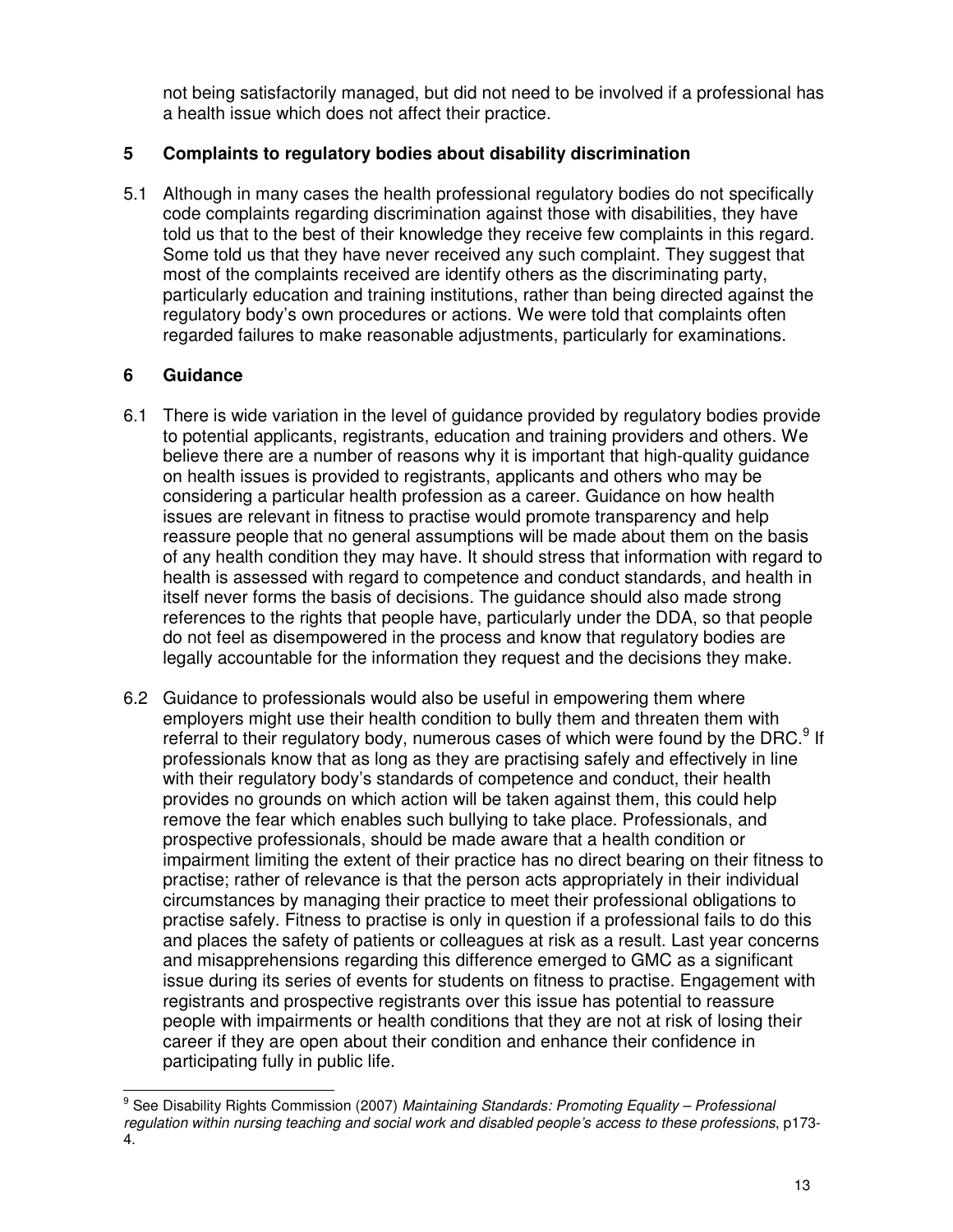6.3 Guidance to education and training institutions is important because they make decisions with regard to the relevant regulatory body's policies. As responsibility for interpreting regulatory bodies' policies rests solely with individual institutions they may apply different criteria in practice – the greater the range of interpretations open to institutions, the greater the likelihood of such differences occurring. Roberts et al (2005) found that in the medical profession the consequence of this was that 'students with the same disability may be admitted to one medical school whilst being denied entry to another'<sup>10</sup> (this study was before the GMC launched its range of guidance documents). Where institutions are making decisions on students' fitness to practise and making judgements using regulatory bodies' standards, formal structures in institutions and guidance from regulatory bodies would increase the transparency of decision-making and could help to ensure that students do not receive unfair discriminatory or differential treatment. The DRC noted in *Maintaining* Standards that:

…in relation to nursing the DRC did not find, during its investigation, any evidence of complaints of disability discrimination against the NMC in the use of its powers to remove people from the register (or to refuse reregistration). However we came across cases and complaints where the "good health and good character" requirements were used as justification for discrimination against disabled people being refused entry onto higher education courses.<sup>1</sup>

6.4 Although a regulatory body might not itself be discriminating against disabled people, education and training institutions look to the regulatory bodies' policies in making their own assessments.<sup>12</sup> If other parties are using a regulatory body's policies as a basis for discriminatory decisions, it should seek to take action within their powers to prevent this by bringing maximum clarity to how their requirements should be interpreted. Institutions have their own legal obligations to make reasonable adjustments under the DDA and should have established procedures for so doing. However, as with admissions decisions there is significant potential for different institutions to make different decisions on whether making certain adjustments means the student may no longer be achieving a competence standard the regulatory body requires as an outcome of students. In both these cases, there is a role for regulatory bodies to work with institutions to ensure fair and consistent decisions are made and students not discriminated against or otherwise unjustly disadvantaged. This might help more people get on to and make it through courses and help promote the participation of disabled people in public life, which is something all public authorities must have due regard to under the DDA. There is also an onus on education and training institutions to provide effective counselling to disabled students about their future career options. We have heard of many cases in which institutions can make significant reasonable adjustments which enable students to pass through the course, but the students then face difficulties in finding employment where the types

 $10$  Roberts TE, Butler A and Boursicot KAM (2005) Disabled students, disabled doctors – time for a change? A study of different societal views of disabled people's inclusion to the study and practice of medicine. The Higher Education Academy Subject Centre for Medicine, Dentistry and Veterinary Medicine: Special Report 4.

<sup>&</sup>lt;sup>11</sup> See Disability Rights Commission (2007) Maintaining Standards: Promoting Equality - Professional regulation within nursing teaching and social work and disabled people's access to these professions, p130.

 $12$  See Wray J, Gibson H and Aspland J (2007) Research into decisions relating to 'fitness' in training, qualifying and working within Teaching, Nursing and Social Work. This was research funded by the DRC as part of its investigation and is available at http://www.maintainingstandards.org (accessed 22 May).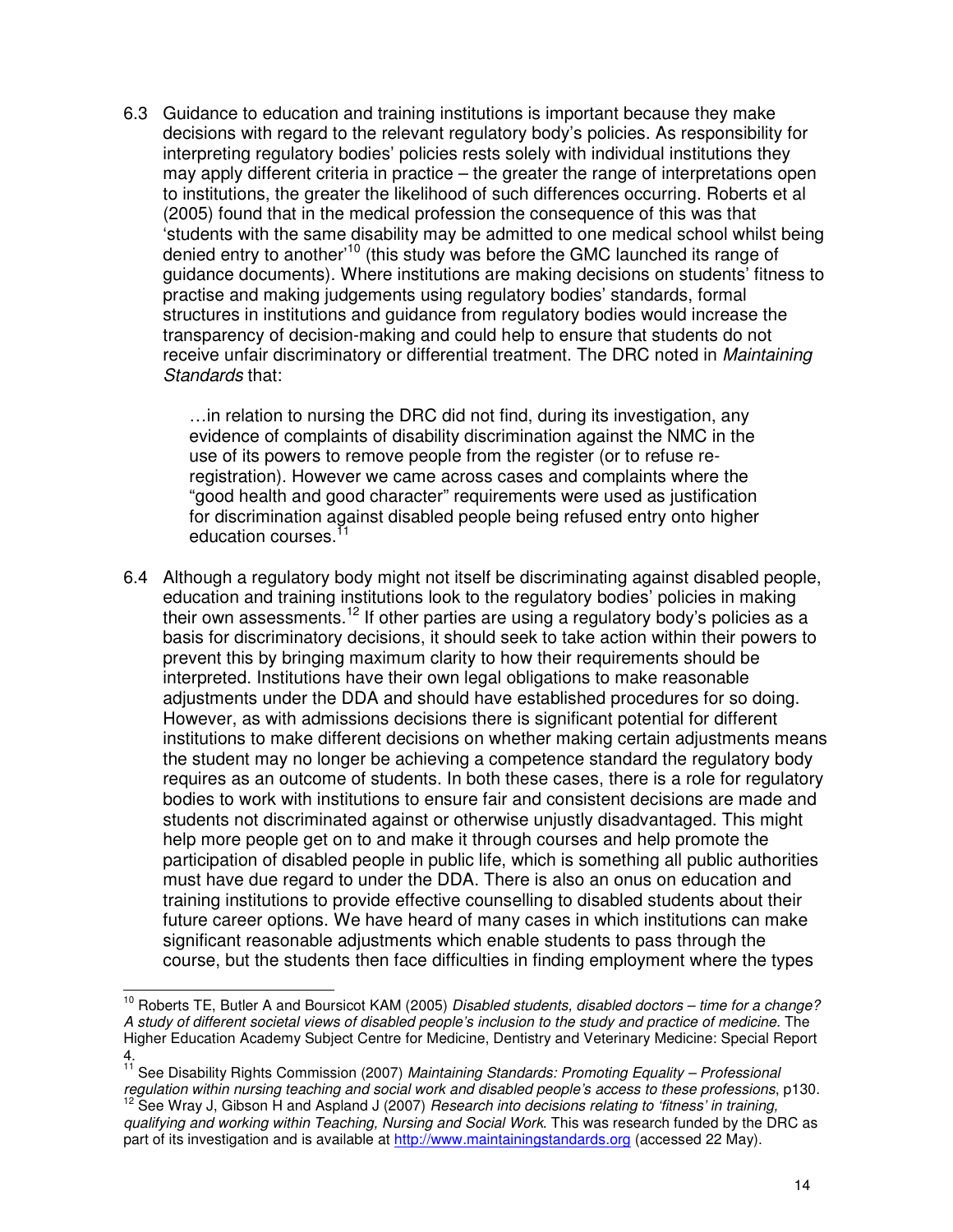of adjustments that were reasonable in the context of a university may not be in the context of smaller employers with fewer resources.

- 6.5 Some of the smaller regulatory bodies have told us the cost of producing guidance would be very high relative to the number of registrants or potential registrants with impairments or health conditions, but that they would welcome discussing any issues with registrants on an individual basis. However, there is a difficulty here in that if professionals are fearful that mentioning an impairment or health condition to their regulatory body may lead to action being taken against them, they may be unwilling to approach the regulatory body for advice in the first place.
- 6.6 This is an area in which collaboration involving a number of regulatory bodies may be useful to share good practice and lower each body's respective costs and facilitate greater involvement form groups with expertise who may otherwise struggle to engage with many different regulatory bodies due to lack of time or resources. There are many similar themes and standards across different professions which could facilitate joint working on guidance. Many individuals in education institutions and occupational health services will serve professionals from a number of different regulatory bodies meaning that shared guidance could ensure greater clarity and more consistent application in practice.
- 6.7 The NMC has recently conducted a major literature review to identify good practice in guidance around making reasonable adjustments in nursing and midwifery, which also explored adjustments in other health professions. It has disseminated the final document widely to interested parties. It provides a basis for regulatory bodies taking forward their own initiatives, as do documents already produced by some of the regulatory bodies<sup>13</sup>. The regulatory bodies have an established joint forum on equality and diversity that provides a vehicle for collaborating and taking forward work on good practice across a range of equality and diversity issues, of which the regulatory bodies have identified ensuring their processes are free from any from of discrimination against disabled people to be a key one.

#### **7 Recommendations**

- 7.1 There are a range of provisions in the regulatory bodies' respective legislative frameworks regarding the health of registrants with regard to initial registration and staying on the register. The regulatory bodies are clear that the only judgement they make about an applicant at registration or a registrant during fitness to practise procedures is whether the person would practise safely and effectively in accordance with the competence and conduct standards it sets for the profession. We have seen no evidence that leads us to doubt this.
- 7.2 There is a crucial distinction between formal health requirements and fitness to practise requirements. Regulatory bodies do not need health requirements that sit outside determining whether someone is fit to practise, either at registration or during fitness to practise procedures. Health issues may be material in determining whether a person meets the competence and conduct standards, but should not sit outwith

 $13$  See for example the GMC (2008) Gateways to the Professions – Advising medical schools: encouraging disabled students, available at http://www.gmc-

uk.org/education/undergraduate/undergraduate\_policy/gateways\_guidance/index.asp (accessed 22 May 2009) and HPC (2006) A disabled person's guide to becoming a health professional, available at http://www.hpc-uk.org/publications/brochures/ (accessed 22 May 2009)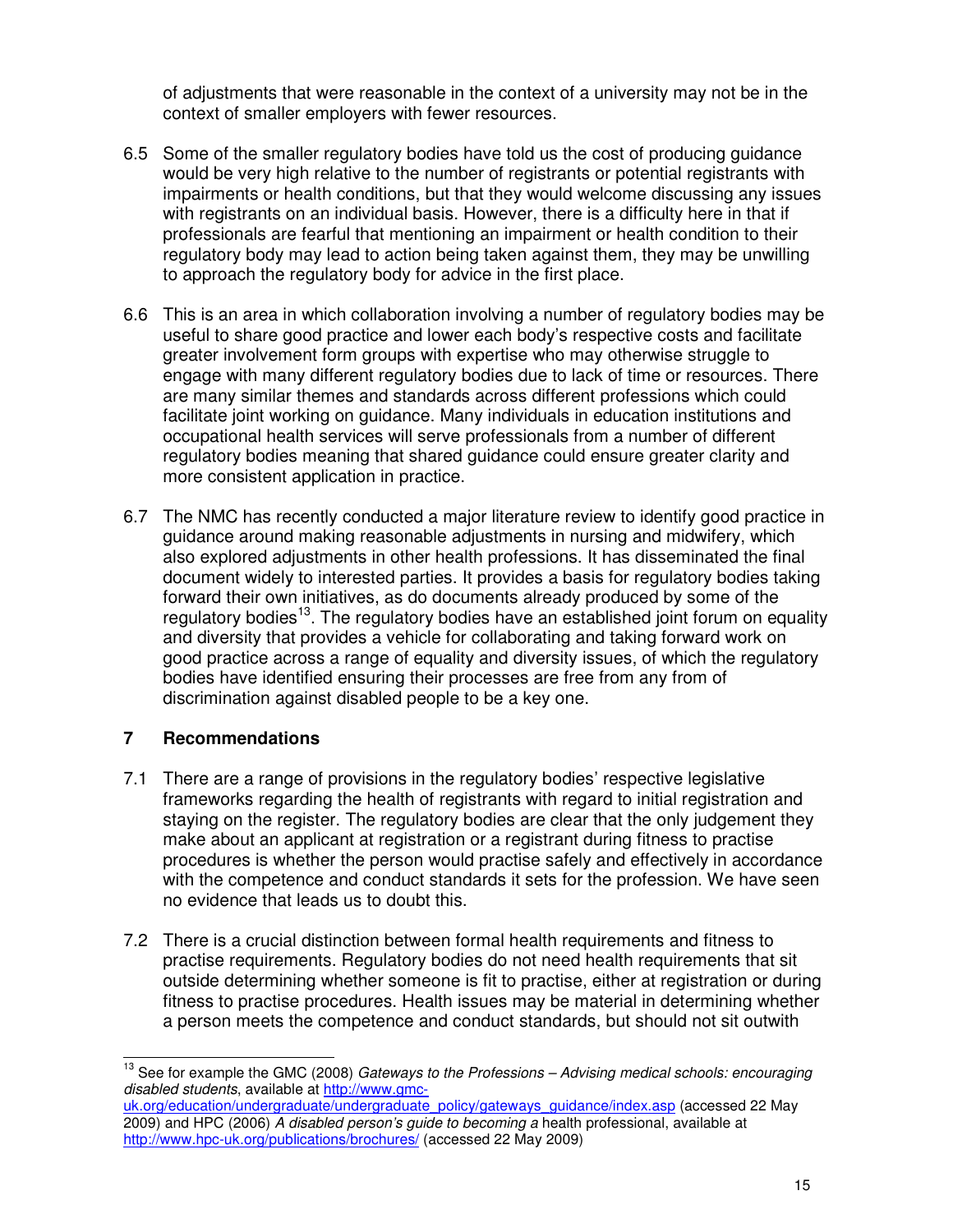this as a separate requirement. However, health needs to be one of the grounds on which a regulatory body can find a person's fitness to practise to be impaired. This is because if issues around the person's health are an underlying reason for their practice not being in line with the competence and conduct standards, the health issues are a ground for establishing this and then finding fitness to practise to be impaired – failure to meet standards does not itself ground a finding.

- 7.3 We have five core recommendations to the Department of Health and the regulatory bodies on the role of regulatory bodies in relation to the health of their registrants and prospective registrants:
	- (1) We recommend that the language of health should be overhauled. In the regulatory bodies' respective legislative frameworks, we recommend removing all references to 'good health' as a requirement for registration and that there be a single requirement that an applicant's fitness to practise is not impaired for them to be eligible for registration. The language of 'good health' is archaic and implies that there is some general state of health that is required for registration and implies there are standards for a state of health considered in abstraction; rather than health only being of relevance in relation to practising safely and effectively in line with competence and conduct standards.
	- (2) We recommend consideration is given to making changes to the regulatory bodies' respective legislative frameworks to move them to operating with a single fitness to practise committee. This would help to make clear that the issue at hand in proceedings is the safety and effectiveness person's practice and whether they can and do meet their professional obligations set out in their regulatory body's competence and conduct; health is only considered when it is relevant in this context and is not otherwise be grounds for finding impairment in fitness to practise proceedings. It may also be the case that moving to a single committee facilitates better consideration of the relation the different factors involved in a person's failure to meet standards in order to make a comprehensive assessment, as has been found by the GMC.
	- (3) We recommend that regulatory bodies examine how best they can ascertain the information they need to determine whether an applicant is capable of meeting their standards. We have heard no convincing argument as to why a full health reference from a medical practitioner is proportionate for initial registration, but a self-declaration proportionate for ongoing registration. There is no evidence that regulatory bodies with a self-declaration at initial entry have more fitness to practise cases which relate to a registrants health during the first couple of years of a professional's practice following registration. However, we have heard of a number of cases in which the information from self-declarations or health references has led regulatory bodies to discuss an applicant's particular circumstances with them, which in turn has led the applicant to seek further advice from suitably qualified professionals or undertake to manage their practice in particular ways so that it is in line with the regulatory body's competence and conduct standards. We believe that it is appropriate for regulatory bodies to seek particular kinds of information on applicants' health for use in assessing an applicant's fitness to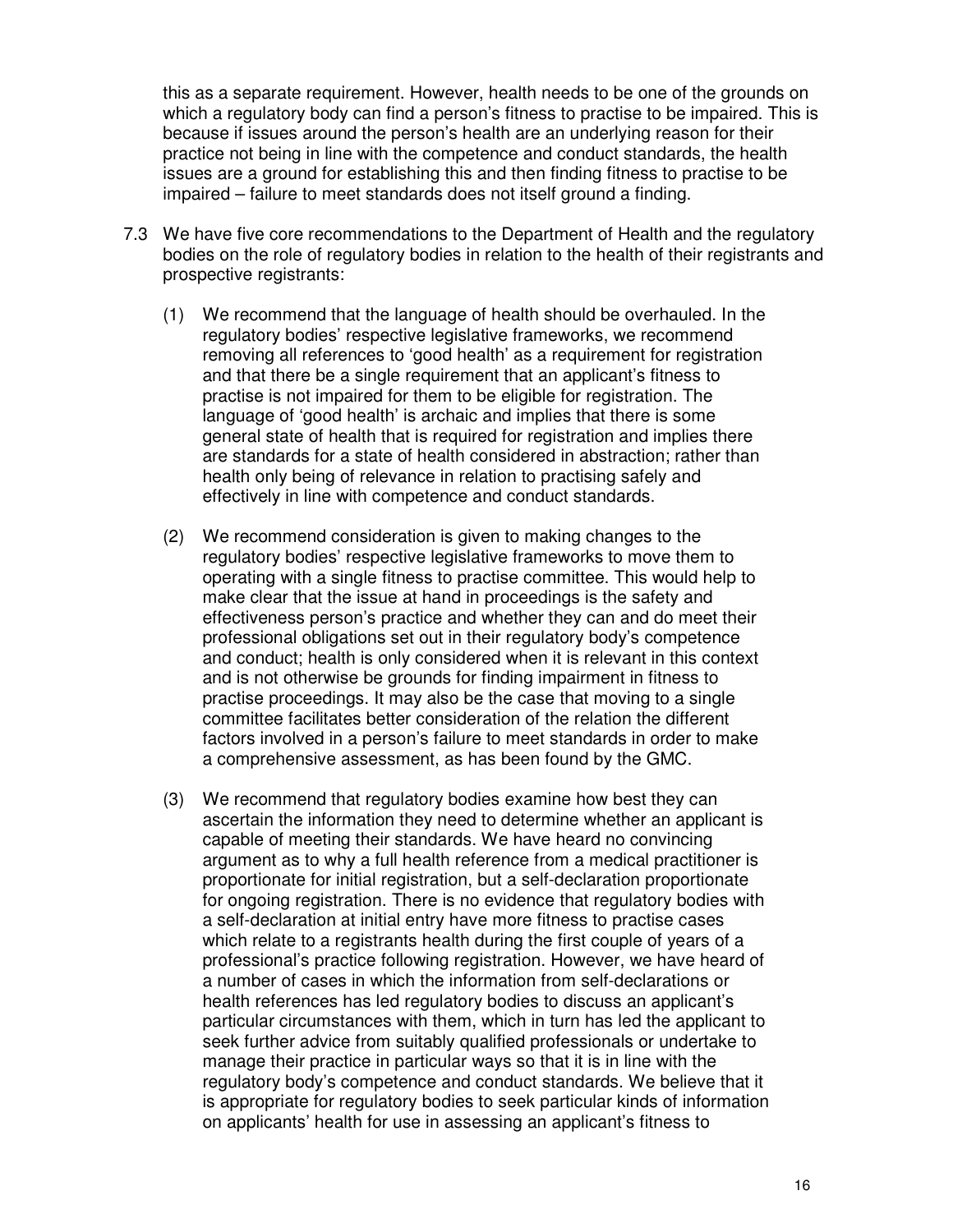practise, but regulatory bodies should ensure their methods for so doing are proportionate to the information required. They should also ensure that they have clear guidance to those filling in any declaration about the kind of evidence they seek, why it is relevant to assessing an applicant's fitness to practise the profession, and that the assessment is only made in relation to an applicant's practice and is not in any way about their health in general.

- (4) We recommend that regulatory bodies examine how they can best provide information to and engage with registrants, applicants, students and others considering a career in the profession over the role of health in regulatory processes. The aim is to assure people that the only concern of the regulatory body is the person's capability to practise in line with competence and conduct standards, not the state of their health or any impairment they might have, and explain that there are ways they can manage their practice to meet the regulatory body's standards. The purpose of this engagement is to promote the full participation of disabled people in the health professions by removing common fears about regulatory processes, helping them understand better how they can manage their practice to meet standards and seeking to undermine one of the grounds on which disabled professionals are victimised.
- (5) We recommend that regulatory bodies issue further guidance to education and training institutions and occupational health services, which explains their requirements for fitness to practise for those on or entering the register. This is important to end the different interpretations of regulatory bodies' requirements, which has led to discrimination against disabled people and made the profession less accessible to them. It should cover how and why knowledge, skills and behaviours are required for a profession's safe and effective practice. Guidance should also make clear to institutions that students need to have certain competences as course outcomes, but that reasonable adjustments can be made in the methods by which these are reached. It may be worth the regulatory bodies consider the potential of collaboration to help ensure clarity and consistency for education institutions and occupational health services serving different health professions, to improve the costefficiency of comprehensive guidance, and to facilitate the greatest involvement from those external parties which have expertise in this area.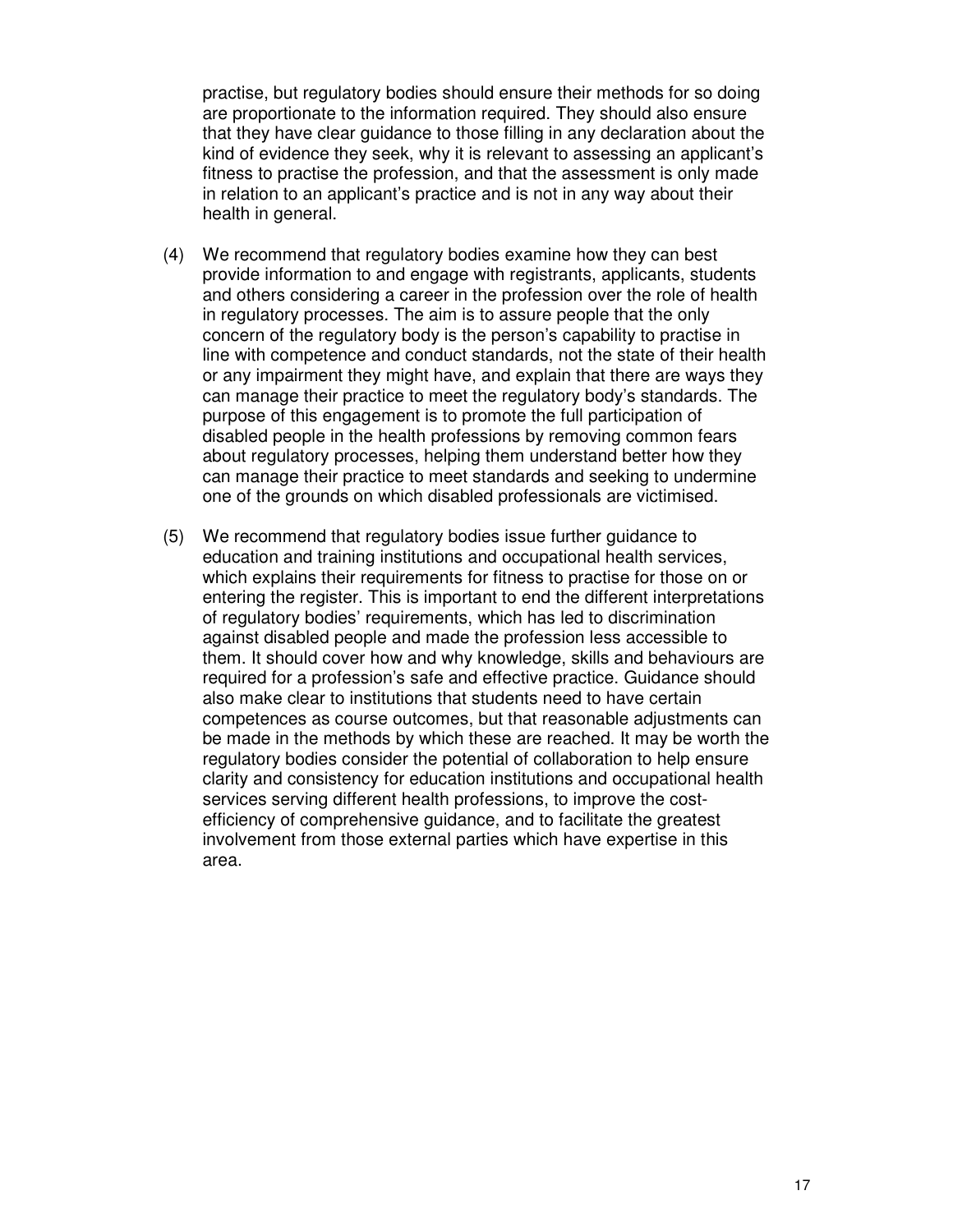# **Annex 1: Legislative requirements of regulatory bodies regarding applicants' health at initial registration**

- The GCC, GDC, GOsC have the requirement a person 'satisfies' the Registrar 'that he is in good health, both physically and mentally' in order to be entitled to be registered. This is laid down in legislation in the Chiropractors Act 1994, the Dentists Act 1984 and the Osteopaths Act 1993 respectively.
- The GMC and RPSGB have the requirement, from the Medical Act 1983 and the Pharmacy and Pharmacy Technicians Order 2007 respectively, that a person's 'fitness to practise is not impaired' for them to be entitled to be registered. Both pieces of legislation specify that 'a person's fitness to practise shall be regarded as "impaired" for the purposes of this [Act/Order] by reason … of … adverse physical or mental health'.
- The GOC has the requirement from the Opticians Act 1989 that a person must be a 'fit person to practise as an optometrist or dispensing optician' in order to be entitled to be registered. The GOC defines a fit person as someone whose fitness to practise is not impaired under the terms of the Act, one ground on which this can be found is 'adverse physical or mental health'.
- The HPC and NMC, under the Health Professions Order 2001 and the Nursing and Midwifery Order 2001 respectively, have the power to 'prescribe the requirements to be met as to the evidence of good health … in order to satisfy the Education and Training Committee that an applicant is capable of safe and effective practice under that part of the register' (HPC) for them to be entitled to be registered. For the NMC the latter part of the extract reads '…in order to satisfy the Registrar that an applicant is capable of safe and effective practice as a nurse or midwife'.
- The PSNI, under the Pharmacy (Northern Ireland) Order 1976 may 'make regulations with respect to … the conditions as to character, physical and mental health and other matters to be satisfied by persons desirous of being registered as pharmaceutical chemists under this Order'.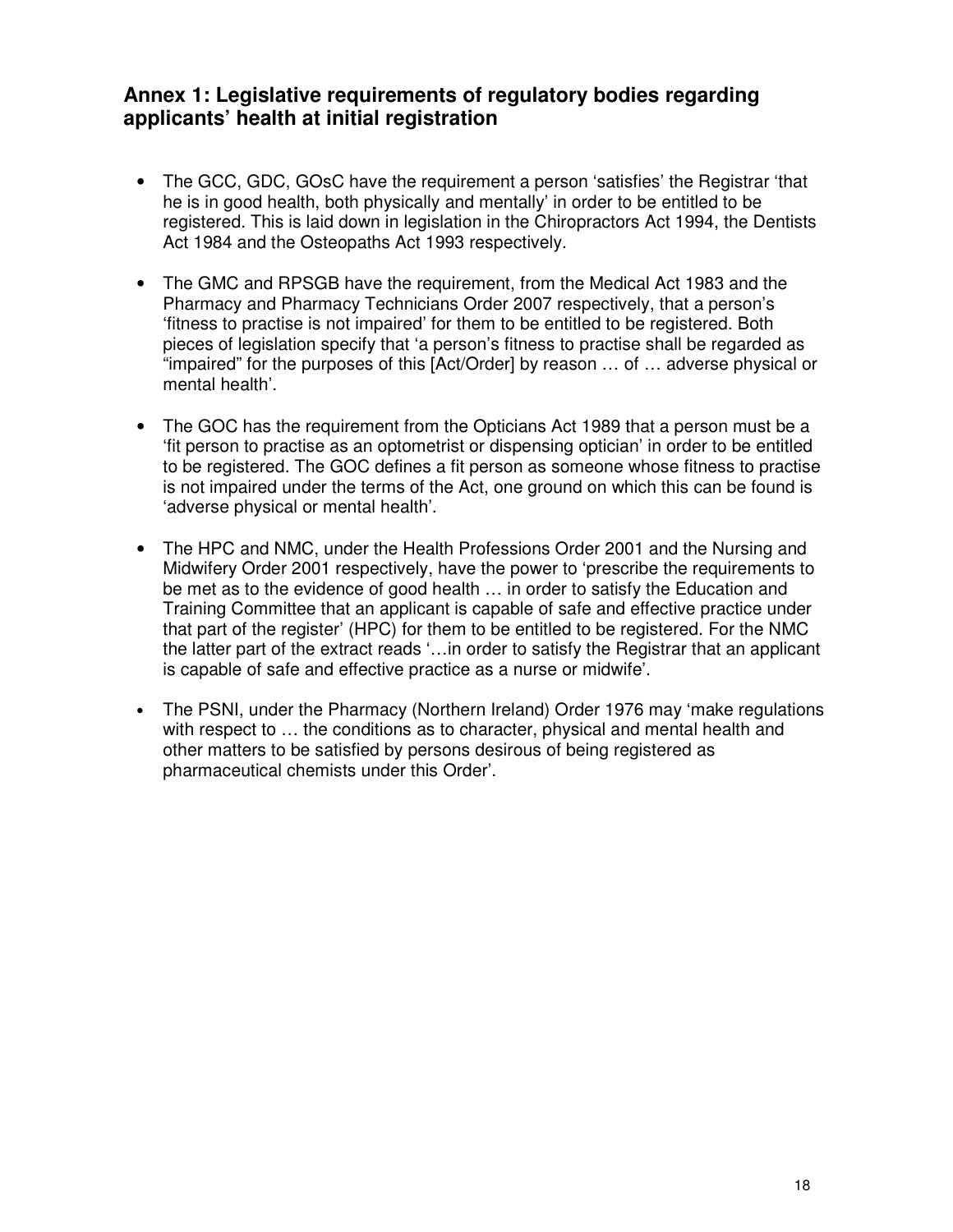# **Annex 2: Disability Equality Impact Assessment**

There is no evidence that the health professional regulatory bodies discriminate against disabled people in the application of their current registration or fitness to practise requirements. We have been informed by all nine regulatory bodies that they always judge a person's application for registration on its own merits without making any assumptions about a person's capability for practise on the basis of any impairment or health condition the person may have. This judgement is based on whether the person would practice in line with the regulatory body's competence and conduct standards, and will take the person's full individual circumstances into account and seeking expertise from suitably qualified professionals. We have seen no evidence that leads us to doubt this.

If regulatory bodies are making assessments in this way, unjustified discrimination against disabled people should not arise (providing the competence and conduct standards do not unnecessarily prescribe particular methods of a competence being achieved which disadvantage disabled people who could reach them in different ways). Therefore any changes to the legislation governing regulatory bodies' registration procedures is unlikely to have any direct impact on unjustified discrimination against disabled people when they are applying for registration.

It is important that these competence and conduct standards that professionals are judged against are expressed in terms of the competences necessary for practising as a member of the profession. Regulatory bodies' competence standards should not be expressed in terms that require the use of a particular method unless competence in that method is itself an essential part of a profession's safe and effective practice. The regulatory bodies have all stressed to us their commitment in seeking to ensure their standards are fair and are under an obligation to do so in order to meet their legal duties under the DDA. When reviewing standards ensuring they are expressed in terms of essential competencies, rather than any inessential methods, is necessary to prevent disabled people being judged against these standards suffering unjustified discrimination. Assessing whether a person is fit to practise, where the effect of their health may be an underlying reason for this being in question, is about whether their practice meets competence and conduct standards. Therefore it will only be free from discrimination if the content of these standards do not put disabled people at an unfair disadvantage in meeting them.

The regulatory bodies have told us that complete removal of powers with regard to health may hinder their ability to refuse registration to a person if health issues are an underlying reason why they believe the person may not be able to practise in line with their competence and conduct standards. Therefore there may be circumstances in which disabled people would be able to register if there were no powers available to regulatory bodies, but would be unable to if the regulatory body is allowed to consider health issues in relation to a person's practice as a reason they were not capable of practising safely and effectively. It is difficult to predict the size of any impact as there are so few cases where regulatory bodies have refused registration on these grounds from which to draw conclusions. If regulatory bodies are making assessments in the way they assure us they are – and we have seen no evidence that leads us to doubt this – there should not be any unjustified discrimination. The only cases that should be able to arise currently are where someone is turned down for registration because the effects of their health in relation to their practice prevent them from practising safely and effectively in line with the regulatory body's competence and conduct standards.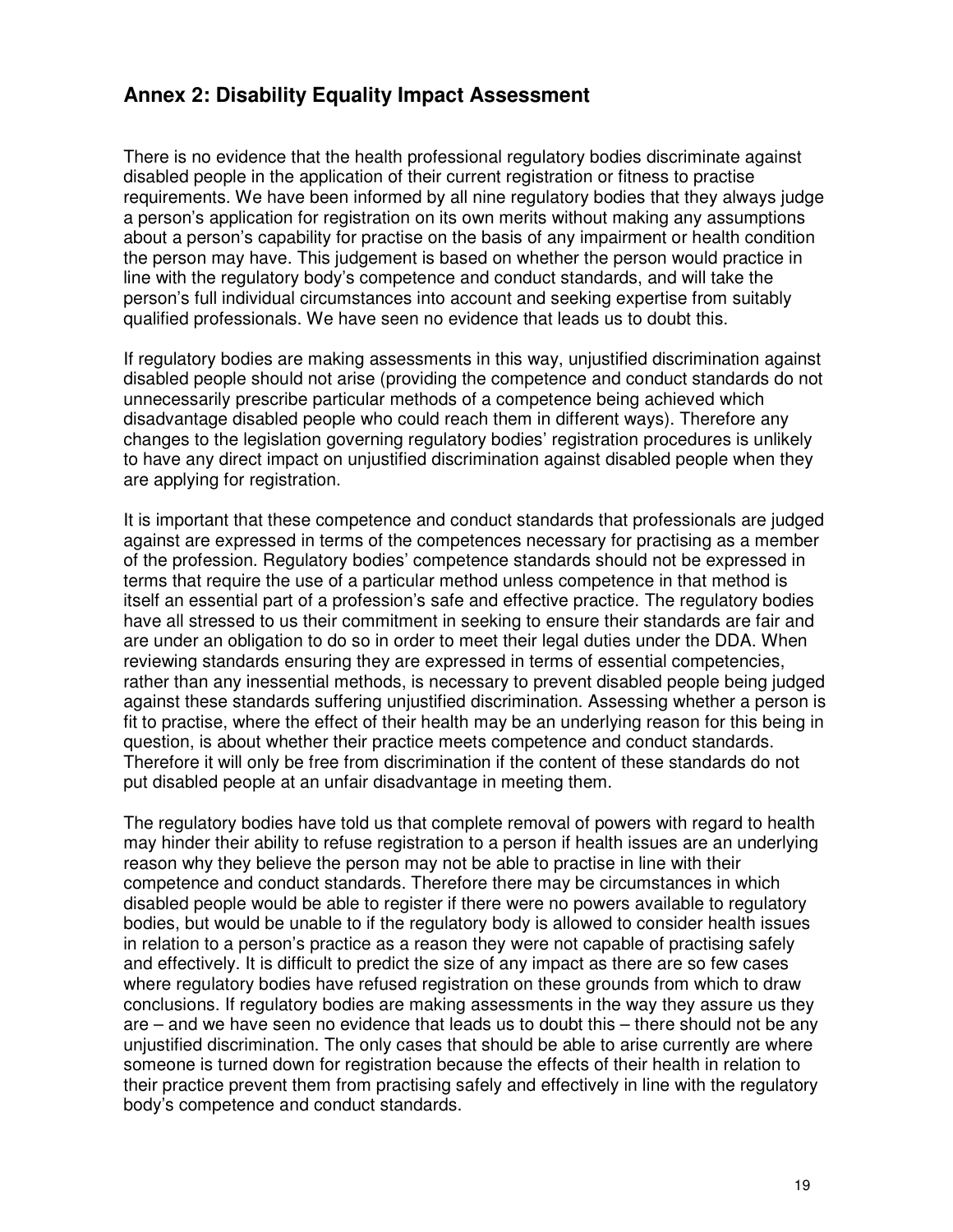Complete removal of any powers for regulatory bodies to consider applicants' health as part of registration would prevent delays to disabled people being registered that currently occur if regulatory bodies decide they need further information before making a final decision. Whilst regulatory bodies will pay for the costs of assessments from suitably qualified practitioners, there is potential for a financial cost to the applicant if they are unable to start work in their profession because they are not yet on the register.

There is no evidence of different rates of participation in the social care professions by disabled people between Scotland and England, where the GSCC unlike its Scottish counterpart does assess health on application for registration. However, there could be other factors involved that have not been controlled for and make this an inadequate basis on which to draw conclusions about the effect of this assessment on disabled people's participation.

Changing the language around requirements to remove references to 'good health' and similar terms and replacing it with a single fitness to practise requirement may help limit the opportunities for disabled people to be victimised where threats to report their health to the regulatory body is the basis for the victimisation. Making it more clear that regulatory bodies will not take action on the basis of health alone, but only where a person is failing to practise in line with competence and conduct standards, may help limit the disempowerment disabled people feel vis-à-vis regulatory processes. Complete removal of health as a grounds on which fitness to practise can be found to be impaired might have an even greater reassuring impact, although for reasons outlined in the report we do not recommend this option.

Guidance and engagement with professionals to communicate this message and which highlights the rights disabled people have under the DDA and the ways regulatory bodies are legally accountable for their actions would be essential in efforts to empower disabled people in relation to victimisation and fear of negative impacts on them from regulatory processes.<sup>14</sup> This could help to limit one aspect of the workplace discrimination disabled people are exposed to encourage the fuller participation of disabled people in public life without fear of negative consequences.

Guidance to students, potential students and registrants on managing fitness to practise could have positive impacts for disabled people regarding suspicions of regulatory processes, and may help prevent adverse events by helping people feel more at ease about being open about seeking advice and making adjustments to their practice. For example, stressing a health condition or impairment limiting the extent of their practice has no direct relation to their fitness to practise; rather of relevance is that the person acts appropriately in their individual circumstances by taking any necessary advice and managing their practice to meet their professional obligations to practise safely.<sup>15</sup>

Guidance to education and training institutions on regulatory bodies' requirements could prevent the differential interpretation of these on the basis of which disabled people have received discriminatory treatment and been refused entry to some courses.<sup>16</sup> This

<sup>&</sup>lt;sup>14</sup> Both these fears are highlighted in Disability Rights Commission (2007) Maintaining Standards: Promoting Equality – Professional regulation within nursing teaching and social work and disabled people's access to these professions

 $15$  Misapprehensions on the difference between these amongst students were highlighted by the GMC as a key issue emerging from its information sessions for students on fitness to practise.

 $^{16}$  See Roberts TE, Butler A and Boursicot KAM (2005) Disabled students, disabled doctors – time for a change? A study of different societal views of disabled people's inclusion to the study and practice of medicine. The Higher Education Academy. Special Report 4. See also Wray J, Gibson H and Aspland J